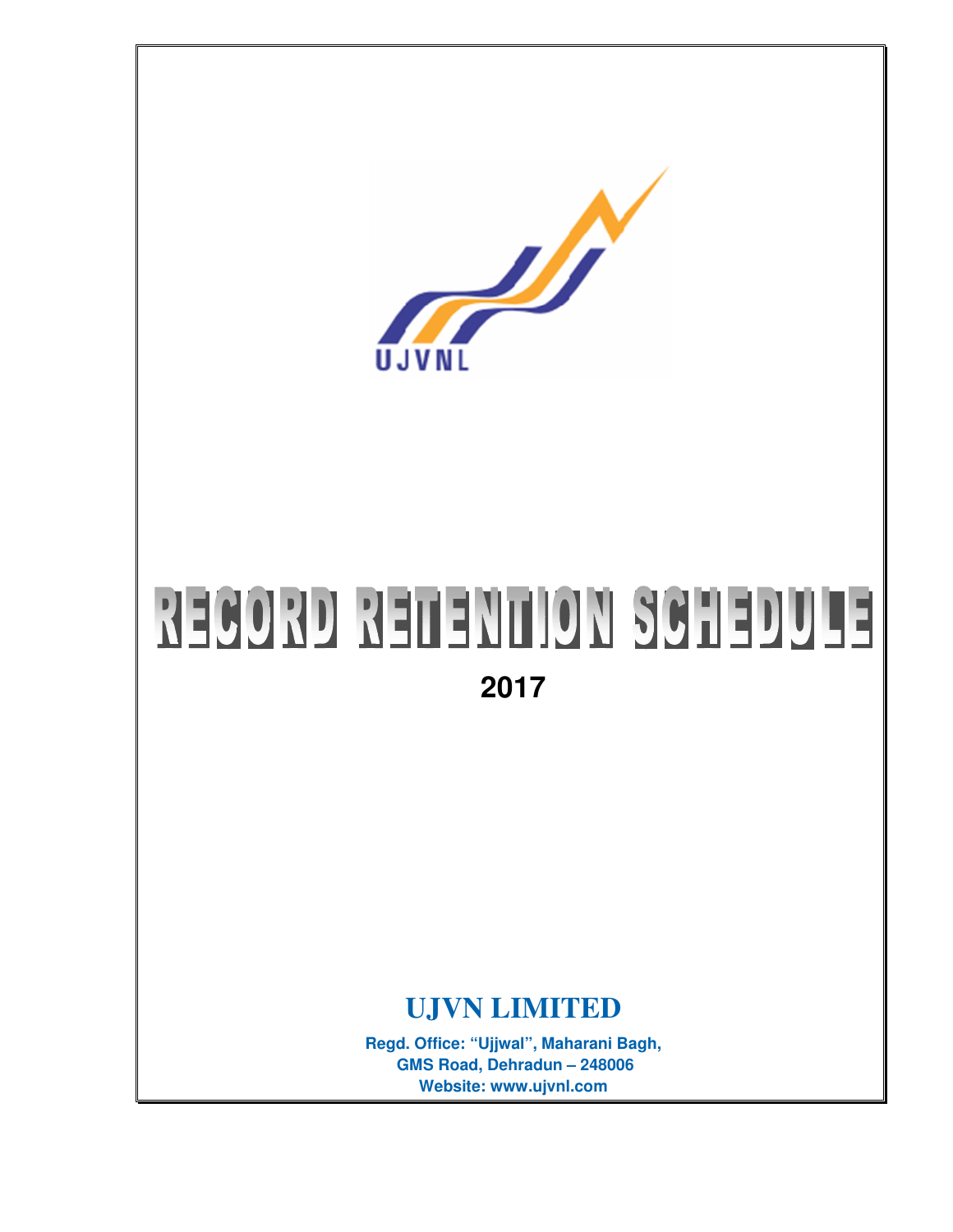# **INDEX**

| SI.<br>No. | <b>Particulars</b> | Page/Pages |
|------------|--------------------|------------|
|            | Index              |            |
| ii)        | <b>Definitions</b> | 3          |
| iii)       | References         | 5          |

## **Table of Contents**

| SI.<br>No. | <b>Particular Records</b>                                        | <b>Concerned</b><br>department | Page/Pages |  |
|------------|------------------------------------------------------------------|--------------------------------|------------|--|
|            | Records Concerned to all departments :-                          |                                |            |  |
| 1.         | Establishment                                                    | All departments                | $6 - 13$   |  |
| 2.         | Common office services                                           | All departments                | $14 - 16$  |  |
| 3.         | Tendering (Procurement and<br>Contracts)                         | All departments                | $17 - 18$  |  |
| 4.         | Finance, budget cash and accounts                                | All departments                | $19 - 20$  |  |
| 5.         | O&M (Operation & Maintenance) of<br><b>Power Stations</b>        | All Power stations             | $21 - 22$  |  |
|            | Records Concerned to Particular departments :-                   |                                |            |  |
| 6.         | <b>Company Secretary</b>                                         |                                | $23 - 23$  |  |
| 7.         | Monitoring (Operations) & Technical                              |                                | $24 - 24$  |  |
| 8.         | Civil New Projects/Civil<br>Maintenance/Civil Design & Hydrology |                                | $25 - 25$  |  |
| 9.         | <b>E&amp;M Design and RMU</b>                                    |                                | $26 - 26$  |  |
| 10.        | IT and Communication                                             |                                | $26 - 26$  |  |
| 11.        | Commercial                                                       |                                | $27 - 27$  |  |
| 12.        | MM&C (Material Management &<br>Contract)                         |                                | $27 - 27$  |  |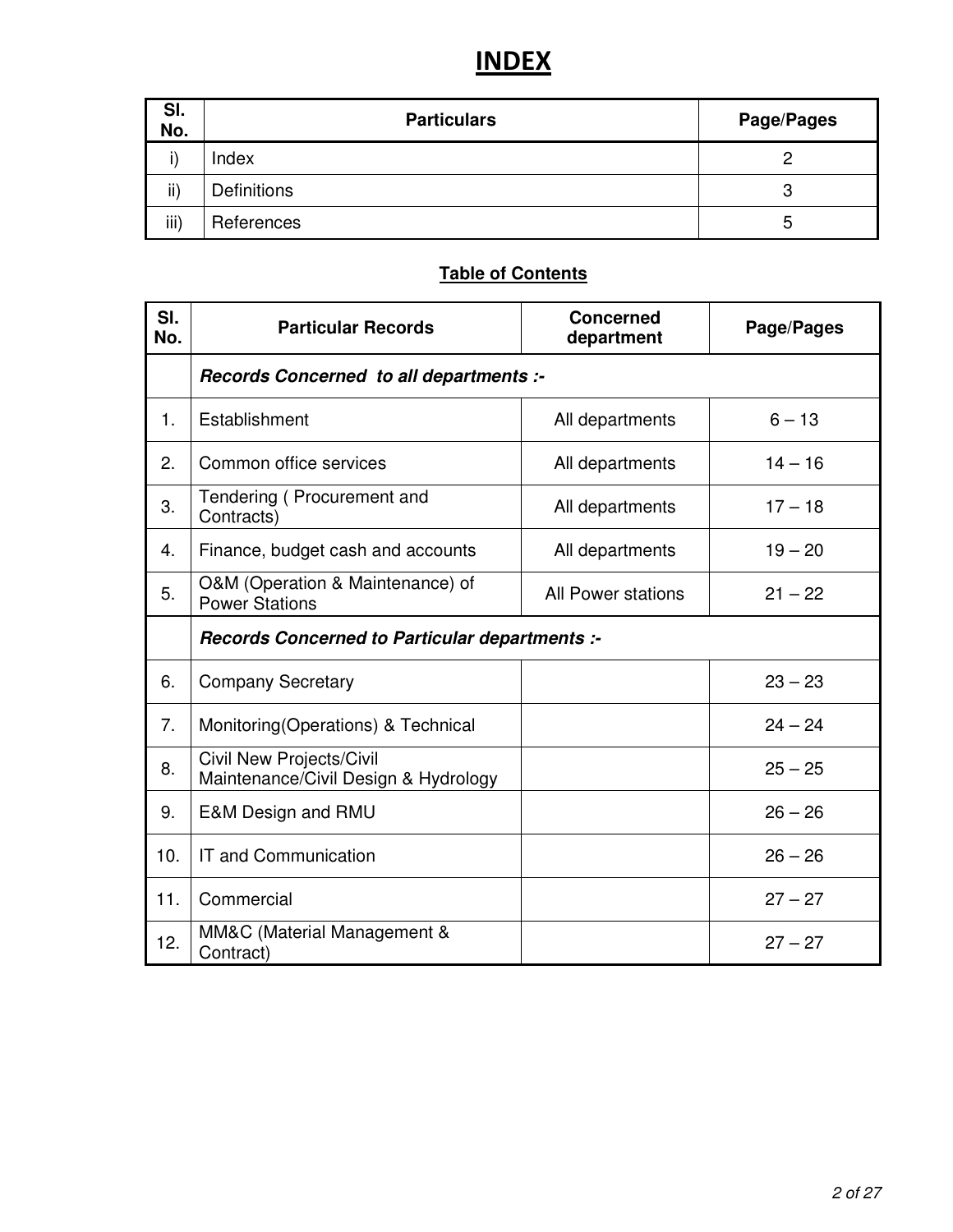# **Definitions**

## **Categorization of Records**

**1. Category 1 -** *Permanent (A)* - Records which qualify for permanent preservation in the form of soft (microfilms / digital /e-files on server)as well as in hard copy. Hard copy of rules may be compiled in book form for frequent references in future. These records must be kept in Central Place in soft as well as hard form.

In this category following records can be held:-

- a document so precious that its original must be preserved intact and access to it in the original form must be restricted to the barest minimum to avoid its damage or loss; or
- material likely to be required for frequent reference by different parties simultaneously/frequently.
- files of historical importance.

*Examples: Design Drawings, Manuals, Technical Knowledge obtained during construction/ maintenance, Topography, Policies, Circulars, Rules & Regulations, etc.*

- **2. Category 2 -** *Permanent (B)* Records which qualify for permanent reservation in the form of hard copy only for frequent references in future. *Examples: Service Books, Personal Files, Pay bill register etc.*
- **3. Category 3 -** *C-'N'* -Records which required to be preserved in the form of hard copy only upto 'N' number of years of closing the file/record. For example C-1, C-3, C-10, etc. after indicated time such record required retention / weeding out through proper procedure. *Examples: All records excluded from Category 1 & Category 2.*

## **Cost/Tax Records**

- **1.** As per **"Cost Accounting Records(Electricity Industry) Rule 2011"**& **"Companies (Cost Accounting Records) Rule 2011"**the minimum period for maintenance for "**Cost Records**" cost statements and reconciliation statements is prescribed as **8(Eight) financial years** immediately preceding a financial year.
- **2.** "**Cost Records**" means books of account relating to utilization of materials, labour and other items of cost as applicable to the activities of the UJVN Ltd.
- **3.** Under **Income Tax Act 1961**, any matter which is subject to Income Tax proceedings, have to be retained up to the period of **16 years**. The records pertaining to any proceedings of a financial year/assessment year which is pending would be kept till the time the proceedings and disputes are over and matter finalized.

## **Review of records**

- **1.** The year of Review of Category -1 Permanent(A) & Category -2 Permanent(B) files be reckoned with reference to the year of their opening.
- 2. Both Category -1 & Category -2 documents may be reviewed on attaining the 25<sup>th</sup> year of their life.
- **3.** The year of Review of Category -3 files be reckoned with reference to the year of their closing.
- **4.** In these reviews classification of above files may also be changed with due approval.
- **5.** All Category -3 file will be reviewed on the expiry of the specified retention period and weeded out unless there are sufficient grounds warranting its further retention
- **6.** Extension in retention period of Category -3 records/documents for any unavoidable reason can be made through approval.
- **7.** Any Category -3 records/documents which is under the process of arbitration, litigation, enquiry or audit, shall be retained five years after final clearance.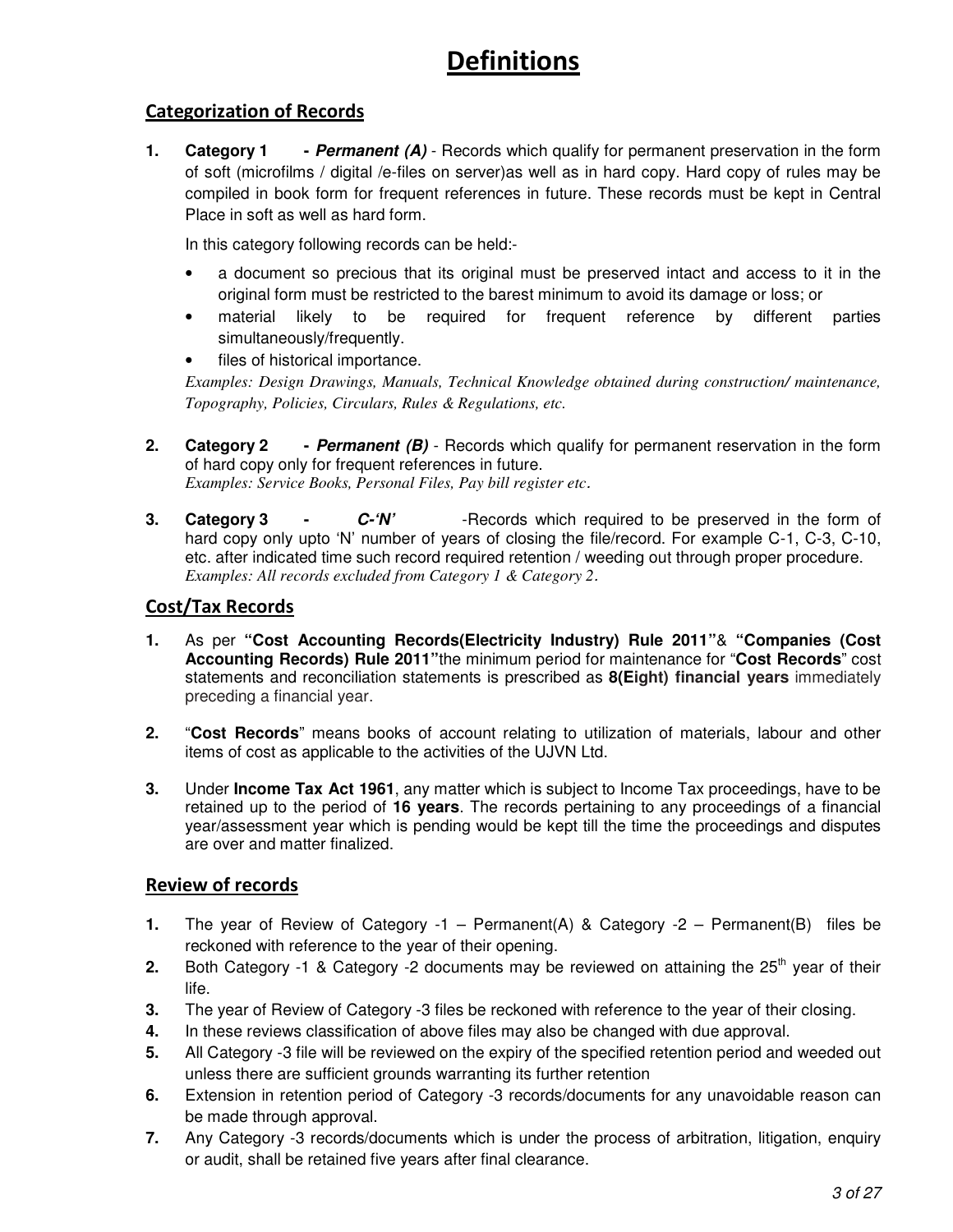## **Destruction/Weed out of Records**

All EEs/Sr. Account officer / equivalent officer/ unit head under the guidance of their DGMs shall identify the records to be weeded out as per policy and prepare a list of the same.

Concerned GM shall constitute "Weeding out Committee" which shall review the list of records submitted by various EEs/Sr. Account officer / equivalent officer and grant approval for destruction of records as per following procedure:

#### **Procedure for destruction of Records/documents through Weeding out Committee**

- i. To collect the list of Records/documents to be weeded out as recommended by the unit head.
- ii. To verify the list of records with the Record Retention Schedule of Nigam with reference to their retention periods. The records, whose retention period is remaining, may be separated from the list of records to be weeded out.
- iii. Review/Filter of such records/documents against which some actions/enquiries/audits arbitration/litigation etc. is pending but their retention period has been completed. If such records exist in the list, recommend sufficient temporary extension in their retention period for such records and separate those records from list.
- iv. From remaining list, separate the records/documents which are required to be transferred from Category -3 to Category -1 depending upon the requirement and nature of document. However, the hard copy of the document/records will be weeded out as per retention schedule or decision may be given for their retention as hard copies.
- v. After activities from sl. no. (ii) to (iv), rest of the documents may be approved for weeding out. Now the weeding out of records/ documents may be done after making proper entry in Weeding out Register of the office.
- vi. Records/documents approved to be weeded out will be destroyed through shredding in the presence of the competent authority of committee and the report will be sent to GM and Higher level.

| SI.<br>No. | <b>Brief Description of Record with</b><br><b>Period</b> | <b>Total</b><br>no. of<br>Pages | Date of<br><b>Weeding</b> | Reference of<br>Approval | Signature of<br><b>Unit Head</b> |
|------------|----------------------------------------------------------|---------------------------------|---------------------------|--------------------------|----------------------------------|
|            |                                                          |                                 |                           |                          |                                  |
|            |                                                          |                                 |                           |                          |                                  |
|            |                                                          |                                 |                           |                          |                                  |

#### **Format of Weeding Out Register**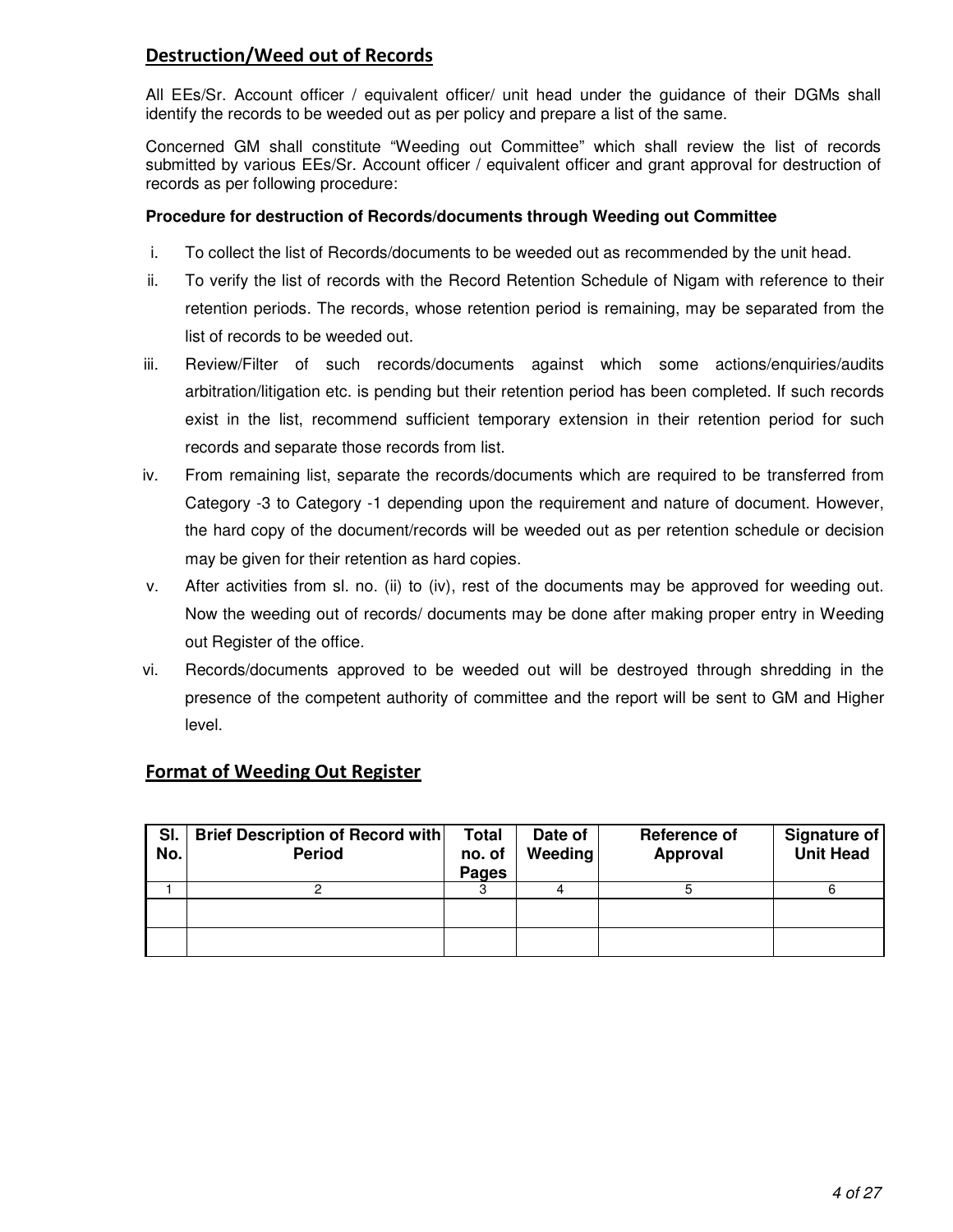# References

- State Government Orders(Regarding retention Periods of Records):
	- GO 3657/XLVII- 1-37(1)1984 dt 07.1.1984 of Uttar Pradesh
	- GO 244/XXXI(13)G/2005 dt 23.04.2005 of Uttarakhand
	- GO 2223/XXXI(13)G/2013-37(lk0)/2013 dt 15.07.2013 of Uttarakhand
	- GO 103/XV-8/2013-14 dt 28.10.2013 of Uttarakhand
- Financial Hand Book Vol. II & V
- GoI Record Retention Schedule 2012 , 2010 & 2004
- > NHPC Record Retention schedule 2010
- GFR 2005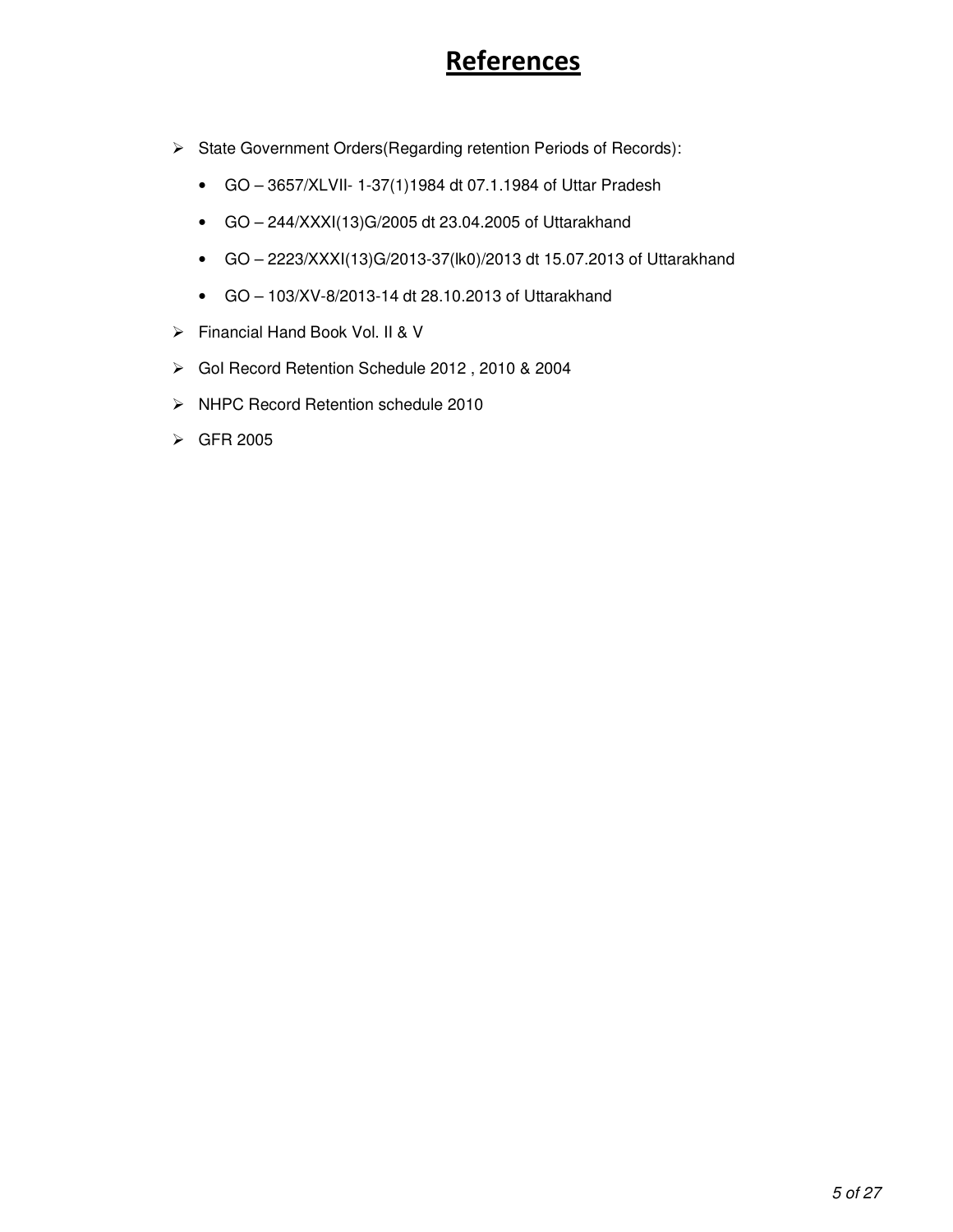## **Establishment**

| SI.            | <b>Description of Record</b>                                       |                                                                                                                                    | <b>Retention Period in UJVN Ltd.</b>                                                                                                                                                                                                                                                                                                                                                                                                                              |
|----------------|--------------------------------------------------------------------|------------------------------------------------------------------------------------------------------------------------------------|-------------------------------------------------------------------------------------------------------------------------------------------------------------------------------------------------------------------------------------------------------------------------------------------------------------------------------------------------------------------------------------------------------------------------------------------------------------------|
| No             | <b>Main Head</b>                                                   | <b>Sub Head</b>                                                                                                                    |                                                                                                                                                                                                                                                                                                                                                                                                                                                                   |
| 1              |                                                                    | 3                                                                                                                                  | 4                                                                                                                                                                                                                                                                                                                                                                                                                                                                 |
| $\overline{1}$ | Recruitment                                                        | Recruitment (general<br>aspects) including provisions<br>of the Constitution<br>Appointment of dependents<br>of deceased employees | Permanent (A) in the case of HR deptt; other<br>departments need to keep only the standing orders,<br>weeding out the superseded ones as and when they<br>become obsolete.<br>C-7 After availing last pay commission/wage board<br>benefits or after Retirement whichever is later.<br>Other (those who have ceased to be in service): C-7<br>after their service have ceased or after availing last<br>pay commission/wage board benefits whichever is<br>later. |
|                |                                                                    | Estimate (annual) of                                                                                                               | $C-5$                                                                                                                                                                                                                                                                                                                                                                                                                                                             |
|                |                                                                    | vacancies<br>Employment priorities and<br>maintenance of roster.<br>Framing of recruitment rules                                   | C-20 for HR Deptt and other departments need to<br>keep only the standing orders.<br>Permanent (A) in the case of HR Deptt. other<br>departments need to keep only the standing orders,<br>weeding out the superseded ones as and when they<br>become obsolete.                                                                                                                                                                                                   |
|                |                                                                    | Recruitment<br>from<br>open<br>market,<br>including<br>advertisement and inviting of<br>applications                               | $C-10$                                                                                                                                                                                                                                                                                                                                                                                                                                                            |
|                |                                                                    | Application for various<br>posts:-<br>Selected candidates<br>a)<br>Rejected/ Not selected<br>b)<br>applications                    | Permanent (B)<br>C-2 after completion process                                                                                                                                                                                                                                                                                                                                                                                                                     |
|                |                                                                    | Reservation in services:<br>(a) Scheduled castes/<br><b>Scheduled Tribes</b>                                                       | $C-15$                                                                                                                                                                                                                                                                                                                                                                                                                                                            |
|                |                                                                    | (b) others<br>Relaxation<br>of<br>age/                                                                                             | $C-10$<br>C-10 for HR department. Subject to keeping an                                                                                                                                                                                                                                                                                                                                                                                                           |
|                |                                                                    | educational qualifications                                                                                                         | authenticated copy of order in personal file.                                                                                                                                                                                                                                                                                                                                                                                                                     |
|                |                                                                    | committees<br>for<br>Selection<br>recruitment of<br>personnel:<br>constitution & proceedings                                       | $C-10$                                                                                                                                                                                                                                                                                                                                                                                                                                                            |
|                |                                                                    | Call<br>letters<br>&<br>related<br>registers of fresh recruitment                                                                  | Permanent $(B)$                                                                                                                                                                                                                                                                                                                                                                                                                                                   |
|                |                                                                    | Security Bonds in original                                                                                                         | $C-10$                                                                                                                                                                                                                                                                                                                                                                                                                                                            |
|                |                                                                    | Condonation of break<br>in<br>service                                                                                              | C-10 for order issuing department and department<br>concerned, subject to suitable entry in the service<br>record and keeping the copy of order in the personal<br>file.                                                                                                                                                                                                                                                                                          |
|                |                                                                    | Engagement<br>of<br>Contract/<br>UPNL employees                                                                                    | C-10 for order issuing department and<br>C-10 after final AG audit for other concerned<br>departments                                                                                                                                                                                                                                                                                                                                                             |
| $\overline{2}$ | *Records related<br>to -Creation and<br>classification of<br>posts | Continuance/abolition/revival<br>of posts                                                                                          | Permanent (B) for HR and for other departments,<br>weeding out the superseded ones, as and when<br>they become obsolete                                                                                                                                                                                                                                                                                                                                           |
|                |                                                                    | Conversion<br>of<br>temporary<br>posts into permanent ones                                                                         | Permanent (A) for HR and for other departments,<br>weeding out the superseded ones, as and when<br>they become obsolete                                                                                                                                                                                                                                                                                                                                           |
|                |                                                                    | Creation of posts                                                                                                                  | Permanent<br>HR<br>other<br>(A)<br>for<br>for<br>and<br>departments, weeding<br>out the superseded<br>ones, as and when they become obsolete                                                                                                                                                                                                                                                                                                                      |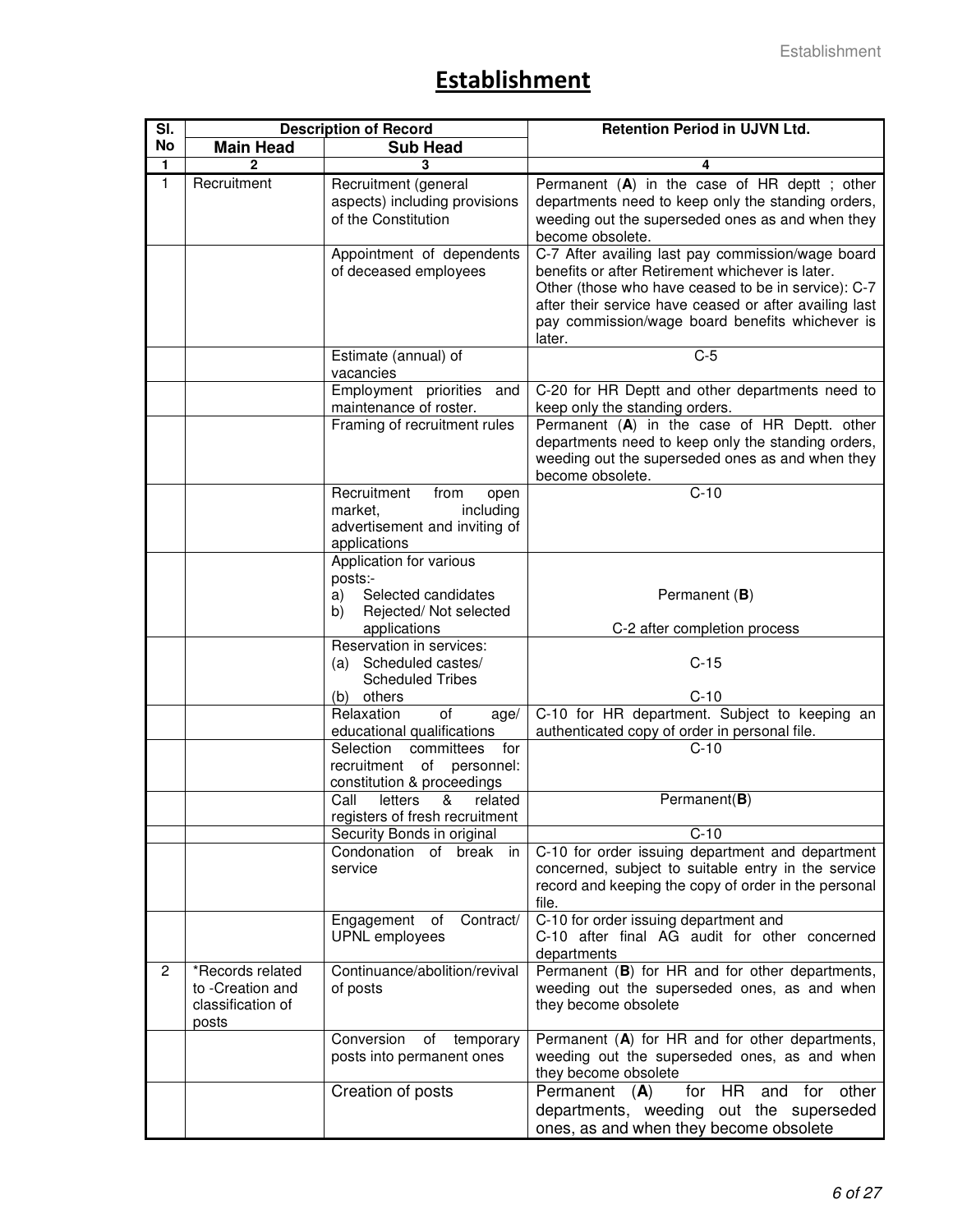| SI.          | <b>Description of Record</b>                                    |                                                                                                                            | <b>Retention Period in UJVN Ltd.</b>                                                                                                                                                                                  |
|--------------|-----------------------------------------------------------------|----------------------------------------------------------------------------------------------------------------------------|-----------------------------------------------------------------------------------------------------------------------------------------------------------------------------------------------------------------------|
| No           | <b>Main Head</b>                                                | <b>Sub Head</b>                                                                                                            |                                                                                                                                                                                                                       |
| $\mathbf{1}$ | $\mathbf 2$                                                     | 3                                                                                                                          | 4                                                                                                                                                                                                                     |
|              |                                                                 | Revision of scales of pay                                                                                                  | (B)<br>for HR<br>Permanent<br>and<br>for<br>other<br>departments, weeding out the superseded<br>ones, as and when they become obsolete                                                                                |
|              |                                                                 | Upgrading of posts                                                                                                         | Permanent<br>for HR<br>and<br>for other<br>(B)<br>departments, weeding out the superseded<br>ones, as and when they become obsolete                                                                                   |
|              |                                                                 | Re-designation of Posts                                                                                                    | $(B)$ for<br><b>HR</b><br>Permanent<br>and for other<br>departments, weeding out the superseded<br>ones, as and when they become obsolete                                                                             |
|              |                                                                 | obsolete only when these are declared Obsolete by GoU.                                                                     | Note: * The power of creation/abolition/revival & classification of posts in UJVN Ltd is vested in GoU. The<br>staff structure has to be retained Permanent by HR deptt. These documents/records will become          |
| 3            | Scheduled Castes and<br><b>Scheduled Tribes</b>                 | Representation in posts<br>and services - policy and<br>implementation<br>οf<br>safeguards                                 | Permanent $(A)$<br>for HR Deptt. and other<br>departments need to keep only the standing<br>orders.                                                                                                                   |
|              |                                                                 | Reservation of vacancies<br>(including<br>grouping<br>οf<br>posts, and exclusion of<br>posts<br>from reservation<br>order) | $C-15$                                                                                                                                                                                                                |
|              |                                                                 | De-reservation<br>of<br>vacancies                                                                                          | $C-15$                                                                                                                                                                                                                |
|              |                                                                 | Complaints<br>from<br>associations<br>regarding<br>non-observance<br>οf<br>reservation in services                         | $C-15$                                                                                                                                                                                                                |
|              |                                                                 | Roster/Registers<br>for<br>Schedule<br>Castes<br>and<br><b>Scheduled Tribes</b>                                            | Permanent (B)                                                                                                                                                                                                         |
| 4            | Retrenchment                                                    | General principles                                                                                                         | Permanent(A)<br>for HR Deptt. and other<br>departments need to keep only the standing<br>orders.                                                                                                                      |
|              |                                                                 | Correspondence, other<br>related records                                                                                   | C-10(after finalizing the case), subject to<br>suitable entry in the appropriate service record<br>and the final report itself being kept in the<br>service book/ personal file.                                      |
| 5            | GOs/BOs                                                         | Guard files of GOs/BOs                                                                                                     | Permanent(B)                                                                                                                                                                                                          |
| 6            | Verification/re-verification<br>of character and<br>antecedents | Rules (General aspects)                                                                                                    | Permanent(A) for HR Deptt. and other<br>departments need to keep only the standing<br>orders.                                                                                                                         |
|              |                                                                 | Correspondence, other<br>related records                                                                                   | C-5 after retirement / resignation/ death/<br>discharge from service, subject to suitable<br>entry in the appropriate service record and the<br>final report itself being kept in the service book/<br>personal file. |
| 7            | Medical                                                         | Rules (General aspects)                                                                                                    | Permanent(A)<br>for HR Deptt. and other<br>departments need to keep only the standing<br>orders.                                                                                                                      |
|              |                                                                 | Medical examination<br>Correspondence                                                                                      | C-5 (after finalizing the case), subject to<br>suitable entry in the appropriate service record<br>and the final report itself being kept in the<br>service book/ personal file.                                      |
|              |                                                                 | Medical treatments/<br>reimbursement<br>Correspondence                                                                     | C-5(after completion of audit for the<br>departments concerned), subject to suitable<br>entry in the appropriate service record and the<br>final report itself being kept in the service book/<br>personal file.      |
|              |                                                                 | Hospital<br>empanelment<br>Correspondence                                                                                  | C-3 after completion of validity, in case of<br>temporary empanelment.<br>In case of<br>permanent empanelment keep only the<br>standing orders/records.                                                               |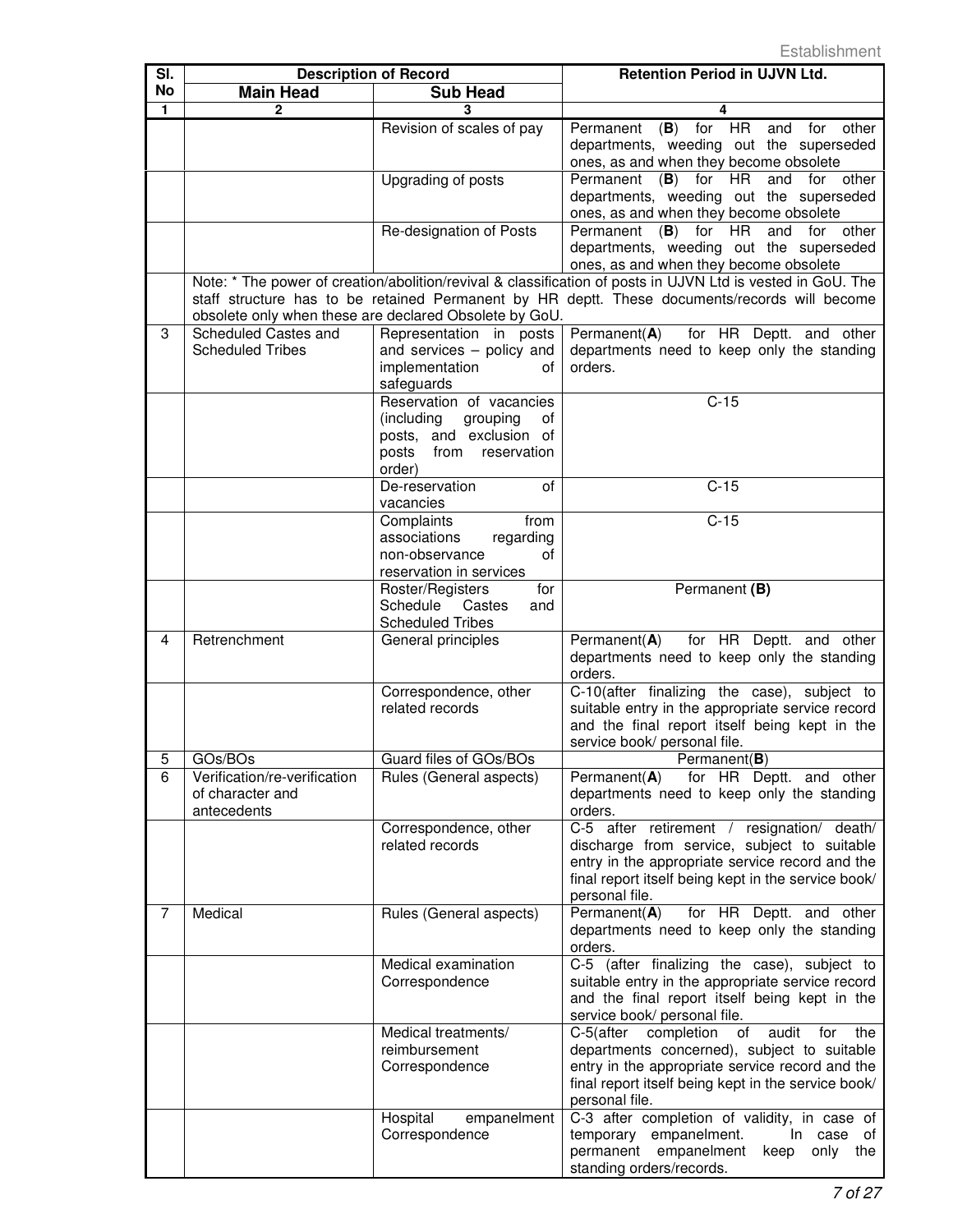| SI. | <b>Description of Record</b> |                                                      | <b>Retention Period in UJVN Ltd.</b>                                                               |
|-----|------------------------------|------------------------------------------------------|----------------------------------------------------------------------------------------------------|
| No  | <b>Main Head</b>             | <b>Sub Head</b>                                      |                                                                                                    |
| 1   | $\mathfrak{p}$               | 3                                                    | 4                                                                                                  |
| 8   | Service records              | History of services                                  | C-7 After availing last pay commission/wage                                                        |
|     |                              | Verification of age and                              | board benefits or after Retirement whichever is                                                    |
|     |                              | education                                            | later.                                                                                             |
|     |                              | Admission<br>of<br>previous                          | Other (those who have ceased to be in                                                              |
|     |                              | service not supported by<br>authenticated<br>service | service) : C-7 after their service have ceased<br>or after availing last pay commission/wage       |
|     |                              | record,<br>through<br>e.g.                           | board benefits whichever is later, subject to                                                      |
|     |                              | collateral evidence                                  | suitable entry in the appropriate service record                                                   |
|     |                              | Nomination<br>relating<br>to                         | and the final report itself being kept in the                                                      |
|     |                              | family pension and DCR                               | personal file.                                                                                     |
|     |                              | gratuity                                             |                                                                                                    |
|     |                              | G.P. Fund nomination                                 |                                                                                                    |
|     |                              | Service Books                                        | Permanent (B)                                                                                      |
| 9   | Personal files               | <b>Officers</b>                                      | Permanent (B)                                                                                      |
|     |                              | Staffs retired / ceasing                             | C-3 after retirement / ceasing from service.                                                       |
|     |                              | from service below officer                           |                                                                                                    |
| 10  | Movement Registers/          | cadre                                                | C-2 after finalizing all receive back entries or                                                   |
|     | Records of Service books     |                                                      | transferring to next register.                                                                     |
|     | / Personal files.            |                                                      |                                                                                                    |
| 11  | Posting and transfers        | General aspects                                      | Permanent(A) for HR Deptt. and other                                                               |
|     |                              |                                                      | departments need to keep only the standing                                                         |
|     |                              |                                                      | orders.                                                                                            |
|     |                              | Correspondence, other                                | C-10, subject to suitable entry<br>in the                                                          |
|     |                              | related records                                      | appropriate service record and the final report                                                    |
|     |                              |                                                      | itself being kept in the service book/ personal<br>file.                                           |
| 12  | Charge                       |                                                      | C-5, subject to a suitable entry in<br>the                                                         |
|     | Certificates/Joining         |                                                      | appropriate service record and copy itself                                                         |
|     | Reports                      |                                                      | being kept in the personal file                                                                    |
| 13  | Seniority                    | General principles                                   | Permanent( $\overline{A}$ ) for HR Deptt. and other                                                |
|     |                              |                                                      | departments need to keep only the standing                                                         |
|     |                              |                                                      | orders.                                                                                            |
|     |                              | Representations,                                     | C-3 after confirmation on the current post of                                                      |
|     |                              | Correspondence, other<br>related records             | employees.                                                                                         |
|     |                              | Representations,                                     | C-3 after confirmation on the current post of                                                      |
|     |                              | Correspondence other                                 | employees or final decision of court whichever                                                     |
|     |                              | related records of seniority                         | is later.                                                                                          |
|     |                              | in case of conflicts raised                          |                                                                                                    |
|     |                              | in court.                                            |                                                                                                    |
|     |                              | <b>Final Seniority lists</b>                         | Permanent (B) for HR Deptt. and other                                                              |
|     |                              |                                                      | departments need to keep only the standing                                                         |
| 14  | Attendance/Absentee /        |                                                      | orders.<br>$C-5$                                                                                   |
|     | Incumbency statement         | <b>Attendance Registers</b>                          |                                                                                                    |
|     |                              | Absentee / Incumbency                                | $C-5$                                                                                              |
|     |                              | statement records                                    |                                                                                                    |
|     |                              | (monthly)                                            |                                                                                                    |
| 15  | Leave (other than study      | Rules (general aspects)                              | for HR Deptt. and other<br>Permanent $(A)$                                                         |
|     | leave and casual leave)      |                                                      | departments need to keep only the standing                                                         |
|     |                              |                                                      | orders.                                                                                            |
|     |                              | Correspondence, other<br>related records             | C-10, subject to suitable<br>entry<br>in<br>the                                                    |
|     |                              |                                                      | appropriate service record and the final report<br>itself being kept in the service book/ personal |
|     |                              |                                                      | file.                                                                                              |
|     |                              | Leave accounts/Registers                             | C-5 for those eligible for retirement/terminal                                                     |
|     |                              | of employees                                         | benefits after issue of final pension/gratuity                                                     |
|     |                              |                                                      | payment order and for other : C-5 after they                                                       |
|     |                              |                                                      | have ceased to be in service                                                                       |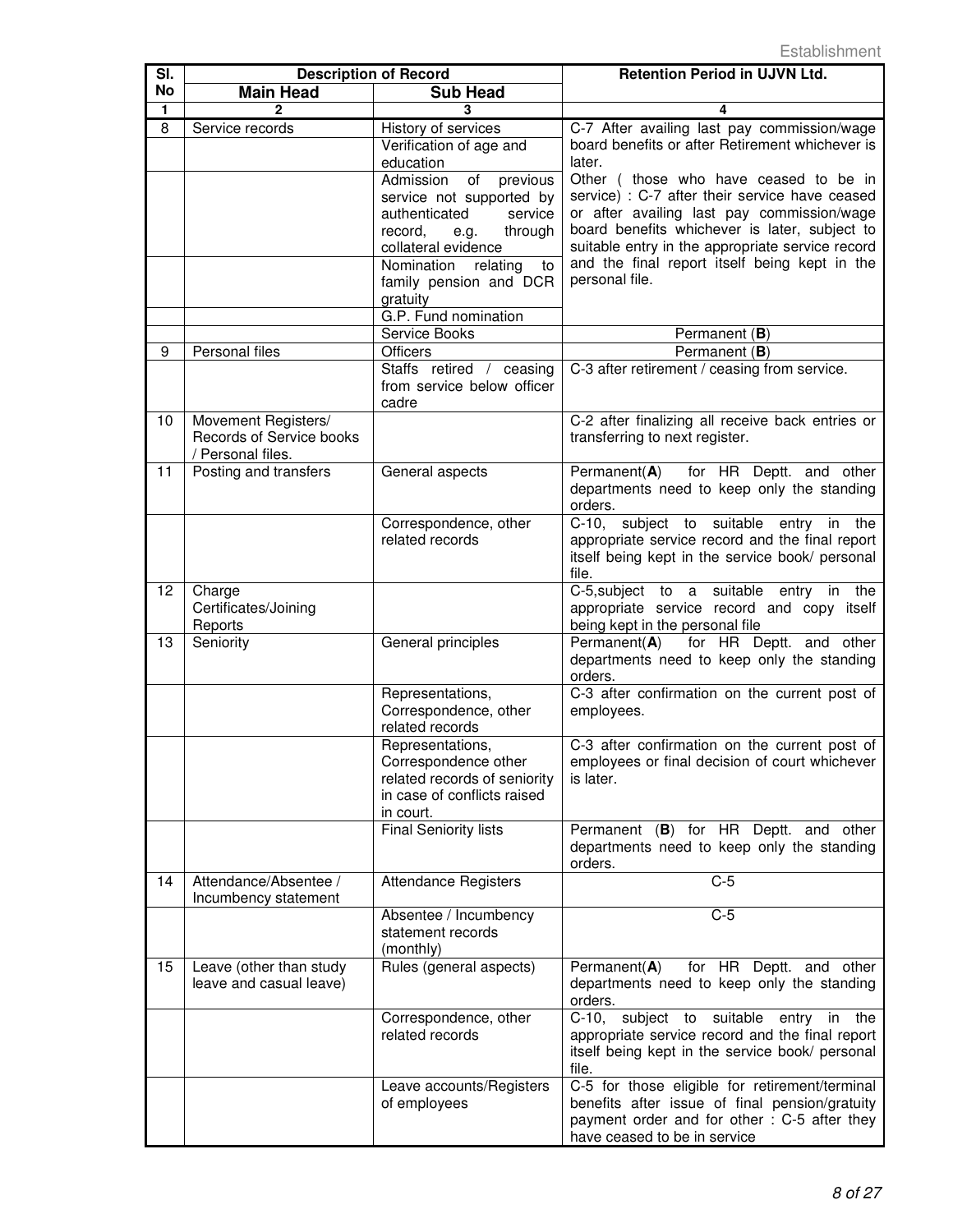| SI.       | <b>Description of Record</b>                    |                                                             | <b>Retention Period in UJVN Ltd.</b>                                                                                                                                                                                                                                                                                                                   |
|-----------|-------------------------------------------------|-------------------------------------------------------------|--------------------------------------------------------------------------------------------------------------------------------------------------------------------------------------------------------------------------------------------------------------------------------------------------------------------------------------------------------|
| <b>No</b> | <b>Main Head</b>                                | <b>Sub Head</b>                                             |                                                                                                                                                                                                                                                                                                                                                        |
| 1         | 2                                               | 3                                                           | 4                                                                                                                                                                                                                                                                                                                                                      |
|           |                                                 | Leave accounts/Registers                                    | C-5 after final AG audit.                                                                                                                                                                                                                                                                                                                              |
| 16        | Study leave                                     | of UPNL employees<br>Rules (general aspects)                | Permanent(A)<br>for HR Deptt. and other<br>departments need to keep only the standing<br>orders.                                                                                                                                                                                                                                                       |
|           |                                                 | Correspondence of cases                                     | C-3 after completion of study, subject to a copy<br>of study certificates being kept in the service<br>book/ personal file.                                                                                                                                                                                                                            |
| 17        | Casual leave (including<br>Special leave)       | Rules                                                       | Permanent(A)<br>for HR Deptt. and other<br>departments need to keep only the standing<br>orders.                                                                                                                                                                                                                                                       |
|           |                                                 | Correspondence, other<br>related records                    | $C-3$                                                                                                                                                                                                                                                                                                                                                  |
|           |                                                 | Casual leave<br>account/registers                           | C-2 after completion of calendar year.                                                                                                                                                                                                                                                                                                                 |
|           |                                                 | Special casual/hill leave<br>register                       | C-2 after completion of calendar year.                                                                                                                                                                                                                                                                                                                 |
| 18        | Pay/special pay                                 | Rules (general aspects)<br>Correspondence, other            | for HR Deptt. and other<br>Permanent $(A)$<br>departments need to keep only the standing<br>orders.<br>C-10, subject to a suitable entry in the                                                                                                                                                                                                        |
|           |                                                 | related records                                             | appropriate service record and the final report<br>itself being kept in the service book/ personal<br>file.                                                                                                                                                                                                                                            |
| 19        | D.A. and other Allowances<br>guideline / orders | <b>Rules and Guidelines</b><br>(general aspects)            | Permanent(B) for HR Deptt.<br>and other<br>departments need to keep only the standing<br>orders.                                                                                                                                                                                                                                                       |
|           |                                                 | Correspondence, other<br>related records                    | C-10, subject to a copy of the order being<br>placed in the personal file.                                                                                                                                                                                                                                                                             |
| 20        | Annual Confidential report<br>(ACRs)            | Rules (general aspects)                                     | Permanent(B)<br>for HR Deptt. and other<br>departments need to keep only the standing<br>orders.                                                                                                                                                                                                                                                       |
|           |                                                 | Correspondence, other<br>related records                    | $C-3$                                                                                                                                                                                                                                                                                                                                                  |
|           |                                                 | <b>ACRs/character Rolls</b>                                 | resignation/ death/<br>C-5 after retirement /<br>discharge from service                                                                                                                                                                                                                                                                                |
| 21        | Increment                                       | Rules (general aspects)                                     | for HR Deptt. and other<br>Permanent(A)<br>departments need to keep only the standing<br>orders.                                                                                                                                                                                                                                                       |
|           |                                                 | Correspondence, other<br>related records                    | C-10, subject to a suitable entry in the<br>appropriate service record and the final report<br>will be kept in the service book/ personal file.                                                                                                                                                                                                        |
| 22        | Probation/confirmation                          | General principles<br>(probation)                           | Permanent $(A)$<br>for HR Deptt. and other<br>departments need to keep only the standing<br>orders.                                                                                                                                                                                                                                                    |
|           |                                                 | other<br>Correspondence,<br>related records                 | C-10, subject to a suitable entry in the<br>appropriate service record and the final order<br>will be kept in the service book/ personal file.                                                                                                                                                                                                         |
| 23        | Pay Commission and<br>Wage boards               | Related General Rules,<br>Clarifications, Revisions<br>etc. | Permanent (B)                                                                                                                                                                                                                                                                                                                                          |
| 24        | <b>ACP/Time scales</b>                          | Rules (general aspects)                                     | Permanent(A) for HR Deptt. and other<br>departments need to keep only the standing<br>orders.                                                                                                                                                                                                                                                          |
|           |                                                 | Correspondence, other<br>related records                    | C-10, after retirement for those eligible for<br>retirement/terminal benefits after issue of final<br>pension/gratuity payment order and for other:<br>C-10 after they have ceased to be in service,<br>subject to a suitable entry in the appropriate<br>service record and the final report itself being<br>kept in the service book/ personal file. |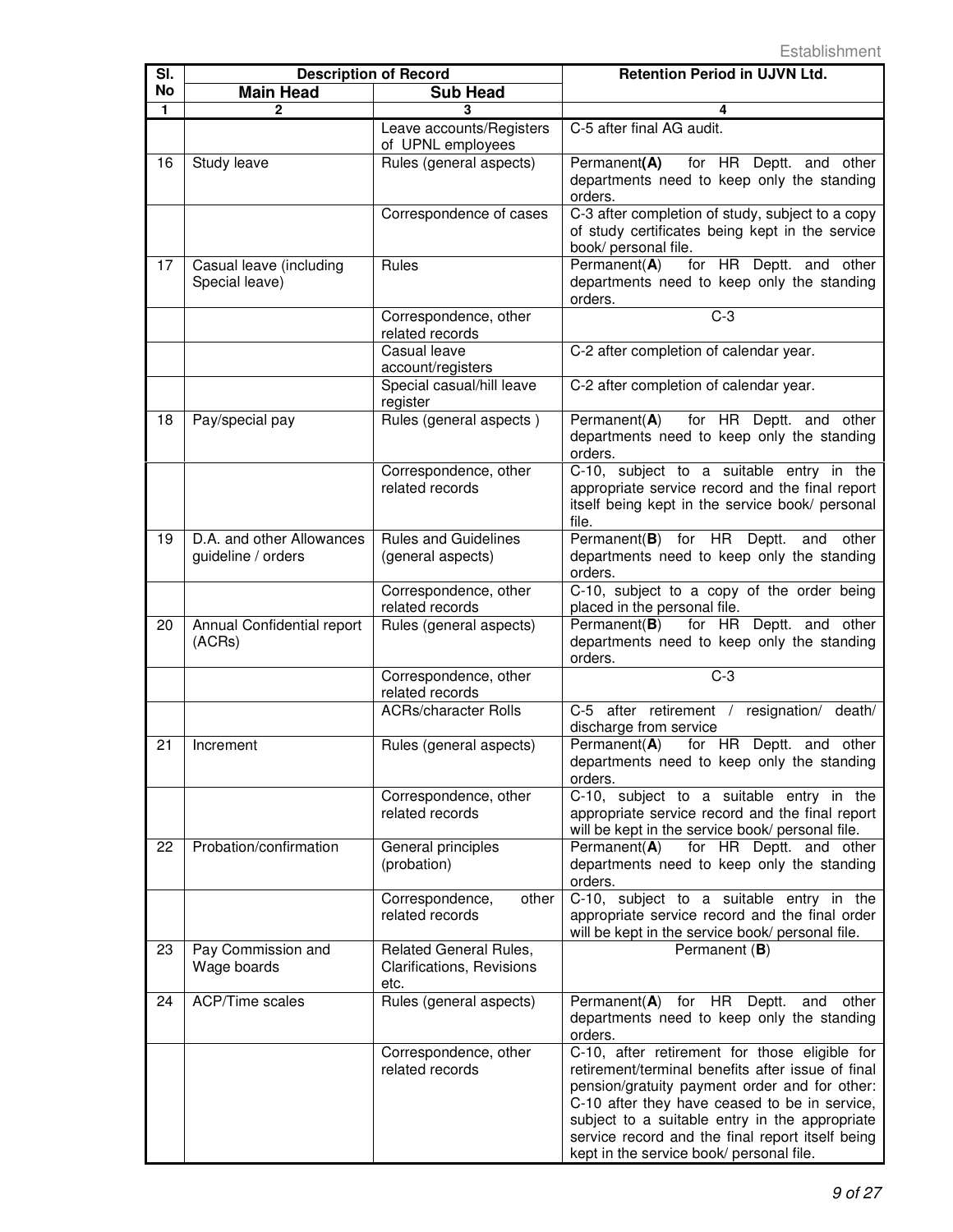| SI. | <b>Description of Record</b>             |                                                                                                       | <b>Retention Period in UJVN Ltd.</b>                                                                                                                                                                                                               |
|-----|------------------------------------------|-------------------------------------------------------------------------------------------------------|----------------------------------------------------------------------------------------------------------------------------------------------------------------------------------------------------------------------------------------------------|
| No  | <b>Main Head</b>                         | <b>Sub Head</b>                                                                                       |                                                                                                                                                                                                                                                    |
| 1   |                                          |                                                                                                       |                                                                                                                                                                                                                                                    |
| 25  | Promotion / reversion                    | General principles                                                                                    | for HR Deptt. and other<br>Permanent $(A)$<br>departments need to keep only the standing<br>orders.                                                                                                                                                |
|     |                                          | Departmental promotion<br>committee                                                                   | Constitution: C-5 or<br>one<br>year<br>after<br>the<br>reconstitution of D.P.C., whichever is later                                                                                                                                                |
|     |                                          | Correspondence, other<br>related records                                                              | C-10, subject to a suitable entry in the<br>appropriate service record and the final report<br>will be kept in the service book/ personal file.                                                                                                    |
| 26  | Training/workshops/<br>seminar           | General principles (for<br>training on fresh<br>appointment)                                          | for HR Deptt. and other<br>Permanent(A)<br>departments need to keep only the standing<br>orders.                                                                                                                                                   |
|     |                                          | Catalogues/ Brochures &                                                                               | $\overline{C-2}$                                                                                                                                                                                                                                   |
|     |                                          | training calendar, etc.<br>Records related to<br>conducted training<br>programs.                      | $C-10$                                                                                                                                                                                                                                             |
|     |                                          | Training Profile of<br>individual employee                                                            | Till service period of employee in UJVN Ltd.<br>subject to keep a copy in personal file.                                                                                                                                                           |
|     |                                          | Short term trainings/<br>workshops / seminars<br>related records                                      | $C-2$                                                                                                                                                                                                                                              |
|     |                                          | Part time courses or<br>qualification enhancement<br>with departmental<br>permission.                 | C-10, subject to a suitable entry in the<br>appropriate service record and the final report<br>will be kept in the service book/ personal file.                                                                                                    |
|     |                                          | Apprentices under training                                                                            | C-3 after final AG audit.                                                                                                                                                                                                                          |
|     |                                          | Vocational training                                                                                   | $C-3$                                                                                                                                                                                                                                              |
|     |                                          | Part time courses<br>sponsored by Department.                                                         | C-3 after the period of validity bond/agreement<br>or completion of AG audit, whichever is later,<br>subject to suitable entry in the appropriate<br>service record and a copy of final certificate<br>will be in the service book/ personal file. |
| 27  | Departmental<br>examinations/ Interviews | Framing of rules                                                                                      | for HR Deptt. and other<br>Permanent(A)<br>departments need to keep only the standing<br>orders.                                                                                                                                                   |
|     |                                          | Complete procedure of<br>Holding of<br>examinations/interviews<br>and Results-declaration.            | C-5, subject to suitable entry in the appropriate<br>service record and the copy of final Results-<br>declaration will be kept in the service book/<br>personal file.                                                                              |
|     |                                          | Answer books                                                                                          | C-3 after declaration of results.                                                                                                                                                                                                                  |
| 28  | Deputations and<br>delegations           | Rules regarding<br>deputations, including<br>deputation on foreign<br>service in India and<br>abroad. | Permanent(A) for order issuing Deptt. and<br>other departments need to keep only the<br>standing orders.                                                                                                                                           |
|     |                                          | Delegation cases                                                                                      | C-5 after final AG audit and settlement of all<br>audit objections                                                                                                                                                                                 |
|     |                                          | Deputations cases of<br>employees                                                                     | C-5 after final pension, retirement benefits.                                                                                                                                                                                                      |
|     |                                          | Register of delegations /<br>deputations                                                              | C-5 after final AG audit and settlement of all<br>audit objections                                                                                                                                                                                 |
| 29  | Service Regulations                      | Rules (general aspects)                                                                               | Permanent(A) for HR Deptt. and other<br>departments need to keep only the standing<br>orders.                                                                                                                                                      |
| 30  | Delegation of powers                     | Rules (general aspects)                                                                               | Permanent(A) for HR Deptt. and other<br>departments need to keep only the standing<br>orders.                                                                                                                                                      |
|     |                                          | Correspondence                                                                                        | $C-5$                                                                                                                                                                                                                                              |
|     |                                          | Related OMs, Circulars,<br>etc.                                                                       | Permanent(B) for HR Deptt. and department<br>issuing the orders. Other departments need to<br>keep only the standing orders.                                                                                                                       |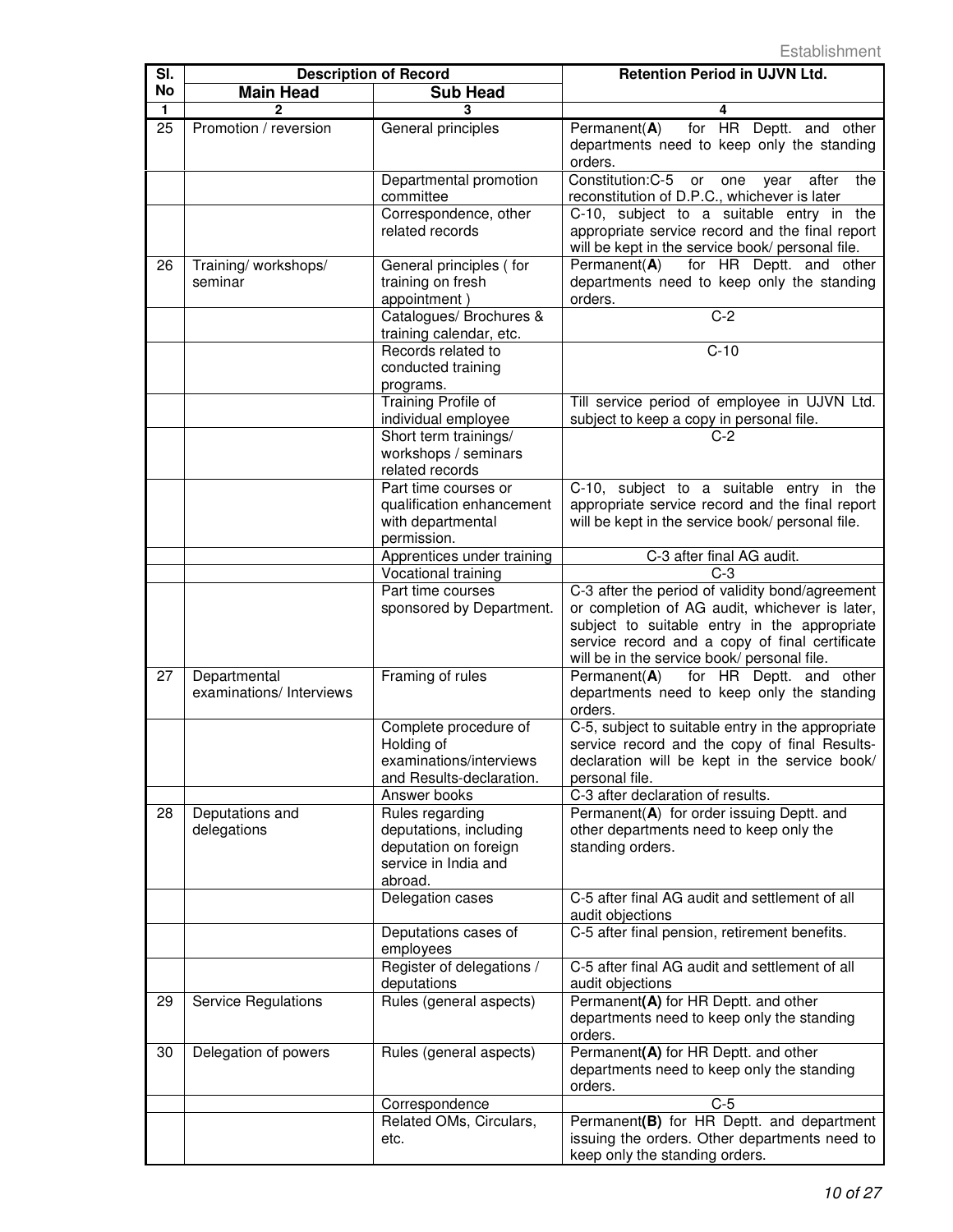| SI.             | <b>Description of Record</b>     |                                                                                                          | <b>Retention Period in UJVN Ltd.</b>                                                                                                                                                                                                                                                             |
|-----------------|----------------------------------|----------------------------------------------------------------------------------------------------------|--------------------------------------------------------------------------------------------------------------------------------------------------------------------------------------------------------------------------------------------------------------------------------------------------|
| No              | <b>Main Head</b>                 | <b>Sub Head</b>                                                                                          |                                                                                                                                                                                                                                                                                                  |
| 1               |                                  | 3                                                                                                        | 4                                                                                                                                                                                                                                                                                                |
| 31              | Honorarium/ awards               | Rules (general aspects)                                                                                  | Permanent(B) for HR Deptt.<br>and<br>other<br>departments need to keep only the standing<br>orders.                                                                                                                                                                                              |
|                 |                                  | Related Correspondence,                                                                                  | C-5 after final AG audit, subject to suitable<br>entry in the appropriate service record and a<br>copy of final certificate will be kept in the<br>service book/ personal file.                                                                                                                  |
| $\overline{32}$ | Pension/ gratuity<br>/retirement | Rules and orders (general<br>aspects)                                                                    | Permanent(A) for HR Deptt. and other<br>departments need to keep only the standing<br>orders.                                                                                                                                                                                                    |
|                 |                                  | Cases and related<br>Correspondence                                                                      | Permanent (B)                                                                                                                                                                                                                                                                                    |
| 33              | Resignation                      | Rules and orders (general<br>aspects)                                                                    | for HR Deptt. and other<br>Permanent(A)<br>departments need to keep only the standing<br>orders.                                                                                                                                                                                                 |
|                 |                                  | Correspondence of cases                                                                                  | C-10 after acceptance of resignation and after<br>issue of final pension/gratuity payment order<br>eligible for retirement/terminal<br>for those<br>benefits and for other: C-10 after acceptance<br>of resignation. Subject to a copy of OM will be<br>kept in the service book/ personal file. |
| 34              | Extension of service             | Rules and orders (general<br>aspects)                                                                    | Permanent(A)<br>for HR Deptt. and other<br>departments need to keep only the standing<br>orders.                                                                                                                                                                                                 |
|                 |                                  | Correspondence of cases                                                                                  | C-3 after completion of extended period or final<br>AG audit whichever is later. Subject to a copy<br>of OM will be kept in the service book/<br>personal file.                                                                                                                                  |
| 35              | Re-employment                    | Rules and orders (general<br>aspects)                                                                    | Permanent(A) for HR Deptt.<br>and<br>other<br>departments need to keep only the standing<br>orders.                                                                                                                                                                                              |
| 36              | Nomination of Employees          | General aspects                                                                                          | for HR Deptt.<br>Permanent(A)<br>and<br>the<br>departments concerned :other departments<br>need to keep only the standing orders.                                                                                                                                                                |
|                 |                                  | Nomination for short term<br>Committees/working<br>groups for administrative<br>action against employee. | C-10 after completion of allotted work in case<br>of department issuing the orders and the<br>departments concerned; other departments<br>need to keep only the standing orders. Subject<br>to a copy of reports will be kept in the service<br>book/ personal file.                             |
|                 |                                  | Nomination for short term<br>Committees/working<br>groups for general<br>purpose.                        | C-5 after completion of allotted work in case of<br>department issuing the orders and the<br>departments concerned; other departments<br>need to keep only the standing orders.                                                                                                                  |
|                 |                                  | Nomination for permanent<br>Committees/working<br>groups.                                                | $C-10$                                                                                                                                                                                                                                                                                           |
| 37              | Forwarding of applications       | General aspects                                                                                          | Permanent(A)<br>for HR Deptt. and other<br>departments need to keep only the standing<br>orders.                                                                                                                                                                                                 |
|                 |                                  | For examinations                                                                                         | C-3 after announcement of result of the<br>examination or selection for particular post.                                                                                                                                                                                                         |
|                 |                                  | For other cases                                                                                          | C-3                                                                                                                                                                                                                                                                                              |
| 38              | Review of cadres/<br>services    | General aspects                                                                                          | HR Deptt.<br>Permanent(A)for<br>other<br>and<br>departments need to keep only the standing<br>orders.                                                                                                                                                                                            |
|                 |                                  | Correspondence of cases                                                                                  | C-10 after completion of review of cadres/<br>services. Subject to a copy of final OM will be<br>kept in the service book/ personal file.                                                                                                                                                        |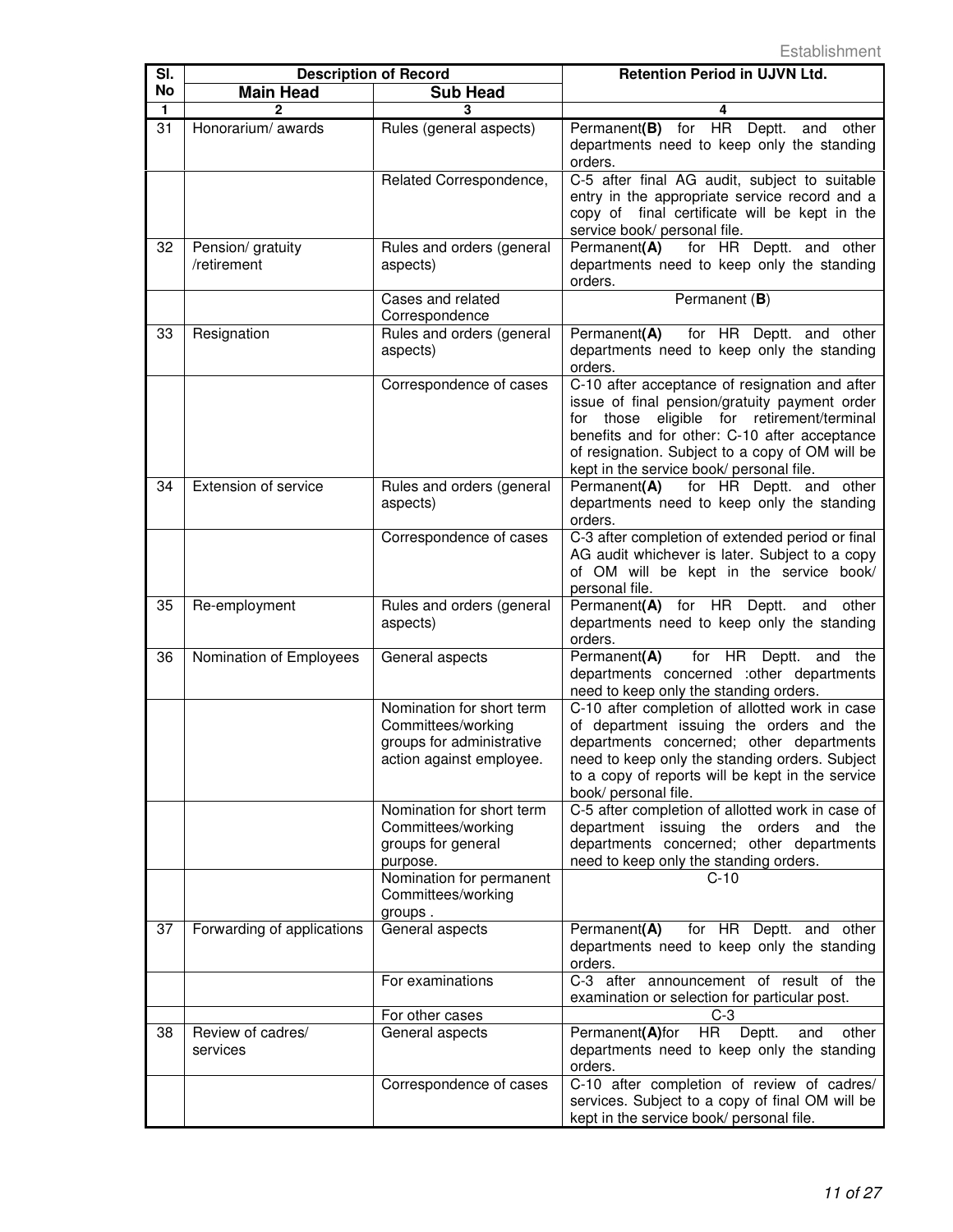| SI.      | <b>Description of Record</b>                               |                                                                                     | <b>Retention Period in UJVN Ltd.</b>                                                                                           |
|----------|------------------------------------------------------------|-------------------------------------------------------------------------------------|--------------------------------------------------------------------------------------------------------------------------------|
| No       | <b>Main Head</b>                                           | <b>Sub Head</b>                                                                     |                                                                                                                                |
| 1        | $\overline{2}$                                             | 3                                                                                   |                                                                                                                                |
| 39       | No objection certificates.                                 | General aspects                                                                     | for HR Deptt. and other<br>Permanent(A)<br>departments need to keep only the standing<br>orders.                               |
|          |                                                            | For issue of passport,<br>arms licenses to govt.<br>servants.                       | C-15 or upto employee's retirement whichever<br>is earlier.                                                                    |
|          |                                                            | N.O.Cs for other cases for<br>internal uses of deptt.                               | C-5 after retirement, subject to a copy of all<br>such NOCs will be kept in the service book/<br>personal file.                |
|          |                                                            | N.O.Cs for other cases for<br>external uses of deptt.                               | $C-3$                                                                                                                          |
| 40       | Court cases                                                | Rules (general aspects)                                                             | Permanent(A)for<br>HR<br>Deptt.<br>and<br>other<br>departments need to keep only the standing<br>orders.                       |
|          |                                                            | <b>Different Cases</b>                                                              | Permanent (B) for concerning deptt.                                                                                            |
|          |                                                            | Final Judgement orders of<br>court                                                  | Permanent (B)for concerning deptt. Subject to,<br>keeping a copy of court order with HR deptt<br>and concerned personal files. |
| 41       | <b>Trade Union matters</b>                                 | Rules (general aspects)                                                             | Permanent(A) for HR Deptt. and other<br>departments need to keep only the standing<br>orders.                                  |
|          |                                                            | Recognition of<br><b>Associations/Staff Unions</b>                                  | Permanent(B)                                                                                                                   |
|          |                                                            | <b>Different Cases</b>                                                              | C-3 after final decision                                                                                                       |
|          |                                                            | Final Decisions related to<br>different cases                                       | Permanent(B)<br>for HR Deptt. and other<br>departments need to keep only the standing<br>orders.                               |
| 42       | Gifts/Grants in-aid/<br>Hospitality grants                 | Rules (general aspects)                                                             | Permanent(B)                                                                                                                   |
|          |                                                            | Grant for Sports & other<br>Cultural activities                                     | C-3 or one year after final AG audit, whichever<br>is later.                                                                   |
|          |                                                            | Purchase of gifts for<br>Delegations / employees<br>on retirement and for<br>others | C-3 or one year after final AG audit, whichever<br>is later.                                                                   |
|          |                                                            | Hospitality of delegations<br>cases                                                 | C-3 or one year after final AG audit, whichever<br>is later.                                                                   |
| 43       | Singing Ceremony of<br>MOU/Agreement                       | Correspondence cases                                                                | C-3 or one year after final AG audit, whichever<br>is later.                                                                   |
| 44<br>45 | Correspondence with<br>Government<br>Suo Motto Information | Various correspondence                                                              | C-10 for department dealing with government.<br>C-5 for concerning department and C-3 for<br>other deptts.<br>$C-3$            |
| 46       | Relaxations                                                | Rules (general aspects)                                                             | Permanent (A) for HR Deptt. and other<br>departments need to keep only the standing<br>orders.                                 |
|          |                                                            | Various Relaxation cases                                                            | C-5 after final Relaxation orders.                                                                                             |
|          |                                                            | <b>Final Relaxation orders</b>                                                      | for HR Deptt. and other<br>Permanent(A)<br>departments need to keep only the standing<br>orders.                               |
| 47       | Various Monthly progress<br>reports.                       |                                                                                     | $C-3$                                                                                                                          |
| 48       | Correspondence under<br><b>RTI</b>                         | Rules (general aspects)                                                             | Permanent(A) for HR Deptt. and concerned<br>departments. Other departments need to keep<br>only the standing orders.           |
|          |                                                            | Cases disposed off<br>without attracting 1 <sup>st</sup><br>appeal                  | $C-3$                                                                                                                          |
|          |                                                            | Cases attracting 1 <sup>st</sup><br>appeal                                          | $C-5$                                                                                                                          |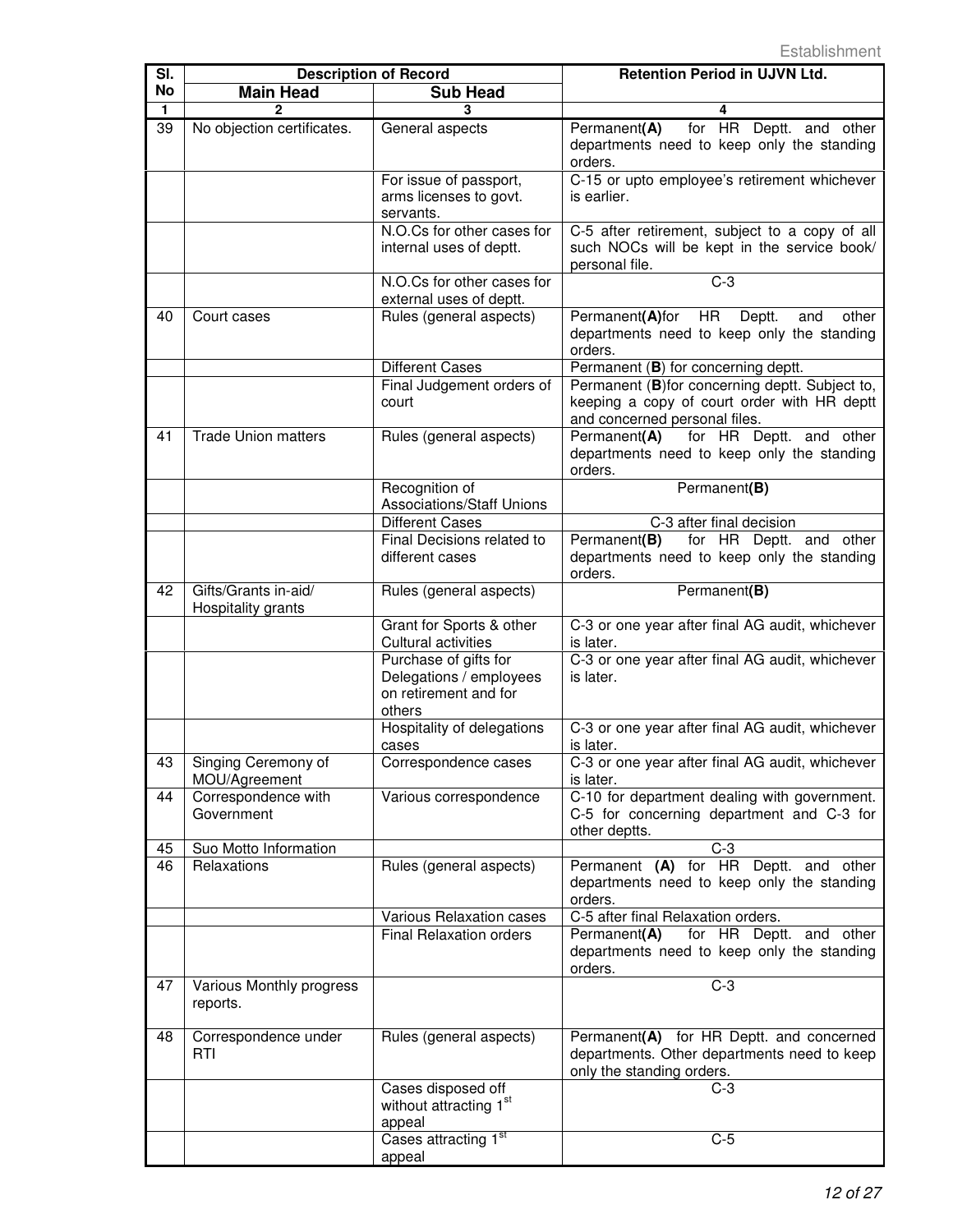| SI.       |                                  | <b>Description of Record</b>                                             | <b>Retention Period in UJVN Ltd.</b>                                            |
|-----------|----------------------------------|--------------------------------------------------------------------------|---------------------------------------------------------------------------------|
| <b>No</b> | <b>Main Head</b>                 | <b>Sub Head</b>                                                          |                                                                                 |
| 1         | $\mathbf{2}$                     |                                                                          | 4                                                                               |
|           |                                  | Cases attracting 2 <sup>nd</sup>                                         | C-5 or till compliance of orders, whichever is                                  |
|           |                                  | appeal (without any                                                      | later.                                                                          |
|           |                                  | remarkable decision)                                                     |                                                                                 |
|           |                                  | Cases attracting 2 <sup>nd</sup>                                         | $C-5$                                                                           |
|           |                                  | appeal (involving a                                                      |                                                                                 |
|           |                                  | remarkable decision)                                                     |                                                                                 |
|           |                                  | Files/ registers of RTI                                                  | Permanent (B)                                                                   |
|           |                                  | applications i.e. records                                                |                                                                                 |
|           |                                  | other than case files.                                                   |                                                                                 |
| 49        | Record retention matters         | Rules (general aspects)                                                  | for HR, other departments<br>Permanent(B)                                       |
|           |                                  | regarding policy<br>/constitution of committee                           | need to keep only the standing orders.                                          |
|           |                                  | Various record retention                                                 | C-3 after final report/order by concerned                                       |
|           |                                  | Correspondence                                                           | committee.                                                                      |
|           |                                  | Final reports/orders for                                                 | for HR Deptt. and concerned<br>Permanent(B)                                     |
|           |                                  | weed out / re-retention of                                               | department.                                                                     |
|           |                                  | records.                                                                 |                                                                                 |
|           |                                  | Weed Out Register                                                        | Permanent(B) for concerned department.                                          |
| 50.       |                                  | Preliminary Enquiry / Departmental Enquiry (After issue of Charge Sheet) |                                                                                 |
| i)        | <b>Complaints&amp; Enquiries</b> | Rules (general aspects)                                                  | Permanent (A) for HR & order issuing Deptt.                                     |
|           |                                  |                                                                          | and other departments need to keep only the                                     |
|           |                                  |                                                                          | standing orders.                                                                |
|           |                                  | Anonymous or                                                             | C-3 or one year after finalizing the case,                                      |
|           |                                  | pseudonymous                                                             | whichever is later                                                              |
|           |                                  | complaints on which no                                                   |                                                                                 |
|           |                                  | action is taken                                                          |                                                                                 |
|           |                                  | Other complaints                                                         | $C-3$                                                                           |
|           |                                  | Complaints resulting in                                                  | C-3 after finalizing the case.                                                  |
|           |                                  | exoneration of accused                                                   |                                                                                 |
|           |                                  | official with or without                                                 |                                                                                 |
|           |                                  | warning issued from                                                      |                                                                                 |
|           |                                  | Concerning Deptt.                                                        |                                                                                 |
| ii)       | <b>Preliminary Enquiry</b>       | Complaints resulting in<br>exoneration of accused                        | Permanent (B) at DGM(Personnel), subject to                                     |
|           |                                  | official with or without                                                 | keep a copy of warning in the personal file.<br>Refer OM 7515 dt.23.08.14 of MD |
|           |                                  | warning                                                                  |                                                                                 |
|           |                                  | Complaints leading to                                                    | C-5 after final disposal of appeal or final                                     |
|           |                                  | disciplinary enquiries &                                                 | judgement under normal course of law.                                           |
|           |                                  | their registers                                                          | Subject to a copy of final report/reports being                                 |
|           |                                  |                                                                          | kept in the service book/ personal file.                                        |
| iii)      | Departmental Enquiry /           | Enquiry resulting in                                                     | Permanent (B) at DGM(Personnel), subject to                                     |
|           | Disciplinary proceedings         | imposition of penalties.                                                 | keep a copy of final report/judgement in the                                    |
|           | (After issue of Charge           | (including complete                                                      | personal file. Refer OM 7515 dt.23.08.14 of                                     |
|           | Sheet)                           | enquiry proceedings,                                                     | MD.                                                                             |
|           |                                  | evidences,                                                               |                                                                                 |
|           |                                  | Representations &                                                        |                                                                                 |
|           |                                  | Appeals)                                                                 |                                                                                 |
| iv)       | Prosecution by Police/           |                                                                          | Permanent (B) at DGM(Personnel)                                                 |
|           | State Vigilance                  |                                                                          |                                                                                 |
|           | department                       |                                                                          |                                                                                 |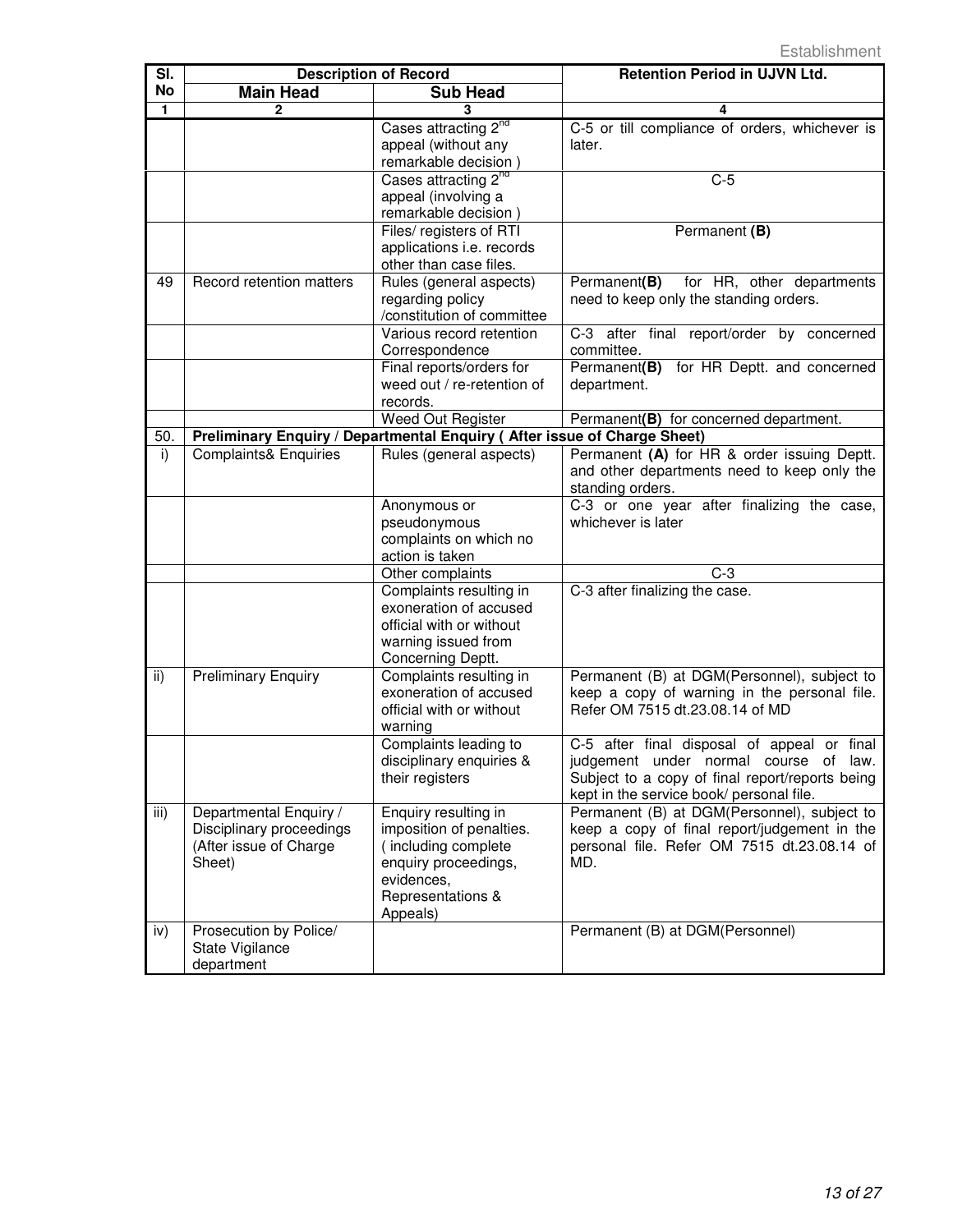## **Common Office Services**

| SI.                     |                                                | <b>Description of Record</b>                                                                                                                                                | <b>Retention Period in UJVN Ltd.</b>                                                                                                                                     |
|-------------------------|------------------------------------------------|-----------------------------------------------------------------------------------------------------------------------------------------------------------------------------|--------------------------------------------------------------------------------------------------------------------------------------------------------------------------|
| <b>No</b>               | <b>Main Head</b>                               | <b>Sub Head</b>                                                                                                                                                             |                                                                                                                                                                          |
| 1                       | $\overline{2}$                                 | 3                                                                                                                                                                           | 4                                                                                                                                                                        |
| $\mathbf{1}$            | Working environment                            | Rules (general aspects)                                                                                                                                                     | Permanent (B) for HR and others should<br>keep only the standing orders.                                                                                                 |
|                         |                                                | Related issues                                                                                                                                                              | $C-3$                                                                                                                                                                    |
| $\overline{c}$          | <b>Office Registers</b>                        | <b>Attendance Registers</b>                                                                                                                                                 | $C-5$                                                                                                                                                                    |
|                         |                                                | Dairy/Despatch Registers                                                                                                                                                    | $C-5$                                                                                                                                                                    |
|                         |                                                | <b>Stamp Register</b>                                                                                                                                                       | C-3 after final AG audit                                                                                                                                                 |
|                         |                                                | Runner/Peon Books                                                                                                                                                           | $C-2$                                                                                                                                                                    |
|                         |                                                | List/Register of temporary files                                                                                                                                            | $C-3$                                                                                                                                                                    |
|                         |                                                | List/Register of permanent files                                                                                                                                            | Permanent (B)                                                                                                                                                            |
|                         |                                                | <b>Complaint Registers</b>                                                                                                                                                  | transferring<br>$C-1$<br>after<br>unattended<br>complaints in new register                                                                                               |
| 3                       | Official journeys/tours                        | <b>TA/TTA</b> case files                                                                                                                                                    | C-3 or one year after final AG audit,<br>whichever is later.                                                                                                             |
| $\overline{\mathbf{4}}$ | Audits                                         | Rules, Circulars, Office orders<br>(General aspects)                                                                                                                        | Permanent (B) in the case of departments<br>issuing the orders/instructions etc, other<br>departments need to keep only the<br>standing orders and just preceding order. |
|                         |                                                | Internal audit reports &<br>correspondence                                                                                                                                  | Till next AG audit after clearing all paras                                                                                                                              |
|                         |                                                | AG/Govt. Audit Paras/                                                                                                                                                       | Till next AG audit after clearing all paras                                                                                                                              |
|                         |                                                | reports& correspondence                                                                                                                                                     |                                                                                                                                                                          |
| 5                       | Stock/T&P - Furniture                          | Rules for purchase, hire,                                                                                                                                                   | Permanent(B), for order issuing department                                                                                                                               |
|                         | /IT equipment / Electrical<br>equipment/ tools | entitlement, condemnation<br>(general aspects)                                                                                                                              | and others should keep only the standing<br>orders.                                                                                                                      |
|                         |                                                | DGS&D rates contracts                                                                                                                                                       | Keep only standing orders                                                                                                                                                |
|                         |                                                | Hiring/repair & maintenance                                                                                                                                                 | C-3 after final AG audit of payment, subject                                                                                                                             |
|                         |                                                | cases                                                                                                                                                                       | to suitable entry in Stock/T&P registers                                                                                                                                 |
|                         |                                                | Physical verification                                                                                                                                                       | C-5 after final AG audit                                                                                                                                                 |
|                         |                                                | Indents of Stock/T&P                                                                                                                                                        | C-3 after final AG audit                                                                                                                                                 |
|                         |                                                | Survey, Condemnation and<br>disposals<br>a) OMs and Final Reports<br>b) Related<br>Correspondence                                                                           | $C-10$<br>a)<br>C-3 or one year after completion of<br>b)<br>audit, whichever is later, subject to<br>Stock/T&P<br>suitable<br>entry<br>in<br>registers                  |
| 6                       | Accommodation                                  | Office/Residential<br>accommodation (general<br>aspects)                                                                                                                    | Permanent (A) for departments dealing the<br>allotments. Other departments need to<br>keep only the standing orders.                                                     |
|                         |                                                | <b>Buildings Records:-</b><br>Classification/Construction<br>$\bullet$<br>Electrification/<br>Sale<br>/Grant/<br>Damages<br>or<br>destruction<br>records<br>&<br>Registers. | Permanent (B)                                                                                                                                                            |
|                         |                                                | Cases of Rent/ Hire<br>$\bullet$                                                                                                                                            | C-5 after final AG audit.                                                                                                                                                |
|                         |                                                | shifting/<br>Office<br>rental                                                                                                                                               | C-3 after completion of shifting or C-1 after                                                                                                                            |
|                         |                                                | arrangement records<br>Advertisement,<br>applications,                                                                                                                      | final AG audit whichever is later<br>C-2 after allotment orders                                                                                                          |
|                         |                                                | other related records.                                                                                                                                                      |                                                                                                                                                                          |
|                         |                                                | Final<br>allotment<br>orders,                                                                                                                                               | Permanent (B) for order issuing deptt.                                                                                                                                   |
|                         |                                                | possession<br>/vacate<br>related                                                                                                                                            |                                                                                                                                                                          |
|                         |                                                | Registers, rosters, NOCs/ No<br>Dues of accommodations                                                                                                                      |                                                                                                                                                                          |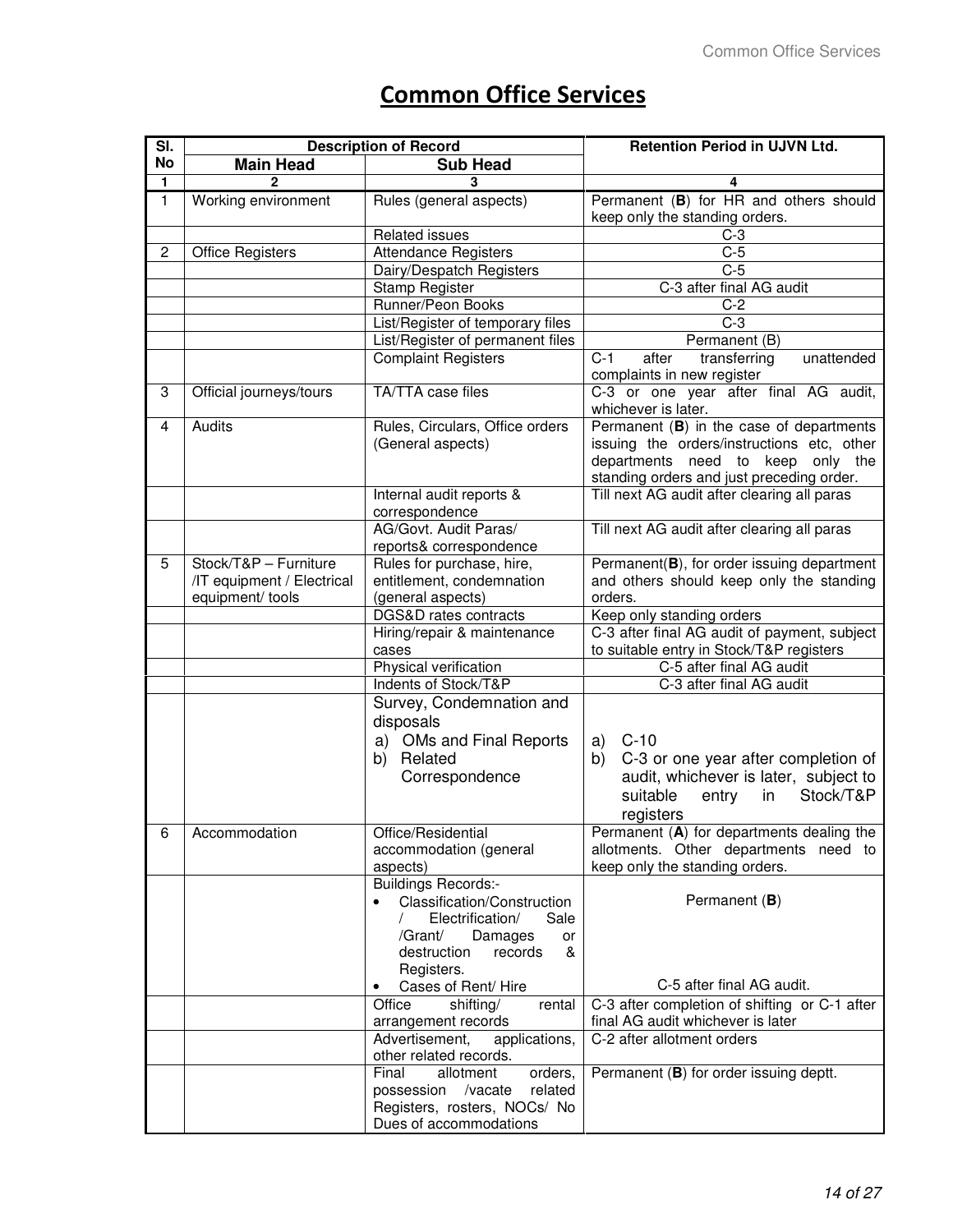| SI.            | <b>Description of Record</b>                    |                                                                                                        | <b>Retention Period in UJVN Ltd.</b>                                                                                                                           |
|----------------|-------------------------------------------------|--------------------------------------------------------------------------------------------------------|----------------------------------------------------------------------------------------------------------------------------------------------------------------|
| <b>No</b>      | <b>Main Head</b>                                | <b>Sub Head</b>                                                                                        |                                                                                                                                                                |
| $\mathbf{1}$   | 2                                               | 3                                                                                                      | 4                                                                                                                                                              |
|                |                                                 | Related complaints                                                                                     | C-1 for general complaints and C-5 for<br>violation of rule.                                                                                                   |
|                |                                                 | related<br>Panel<br>rent<br>issues<br>correspondence<br>final<br>and<br>orders                         | C-3 after completion of audit of deduction of<br>panel rents for allotment authority.                                                                          |
|                |                                                 | Unauthorized possession/Sub-<br>letting issues, related<br>correspondence.                             | $C-3$                                                                                                                                                          |
|                |                                                 | Other correspondence with<br>Government/other department<br>related accommodation                      | C-7 for concerned deptt.                                                                                                                                       |
| $\overline{7}$ | House rent allowance                            | General aspects                                                                                        | Permanent (A) for HR Deptt. and other<br>departments need to<br>keep only the<br>standing orders.                                                              |
|                |                                                 | Related correspondence and<br>related records                                                          | $C-5$                                                                                                                                                          |
|                |                                                 | <b>Final OMs</b>                                                                                       | C-3 after transfer/retirement/allotment of<br>accommodation for order issuing deptt.,<br>subject to keeping a copy of OM in service<br>record/ personal files. |
| 8              | Insurance                                       | Insurance policy of Power<br>Plants & Departmental<br>vehicles                                         | C-2 after settle down of all claims, subject<br>to keeping a copy with individual claim<br>case.                                                               |
|                |                                                 | Renewal case of all type of<br>Insurances                                                              | $C-2$                                                                                                                                                          |
|                |                                                 | Claim cases of insurance<br>related to power plants                                                    | Permanent (B)                                                                                                                                                  |
|                |                                                 | Claim cases of insurance<br>related to Departmental<br>vehicles                                        | C-3 after final AG audit.                                                                                                                                      |
| 9              | Stationery/ Printing/<br>binding and forms      | Rules for printing/binding/<br>procurement of stationery<br>(general aspects)                          | Permanent(B), for order issuing deptt. and<br>others should keep only the standing<br>orders.                                                                  |
|                |                                                 | Stationery registers,<br>Correspondence relating to<br>printing & binding and other<br>related records | C-3 or one year after final AG audit and<br>physical verification, whichever is later.                                                                         |
| 10             | Black-listing of firms/<br>contractors          | Indents<br>Circulars (general aspects)                                                                 | $C-3$<br>Permanent(B), for HR and others should<br>keep only the standing orders.                                                                              |
|                |                                                 | Individual cases                                                                                       | C-10 for order issuing deptt. & HR and<br>others should keep only the standing<br>orders.                                                                      |
| 11             | Telephones/Mobiles/<br><b>Internet Services</b> | Office telephones/mobiles<br>installation and shifting of -<br>telephone bills                         | C-3 or one year after final AG audit,<br>whichever is later.                                                                                                   |
|                |                                                 | Residential telephones-<br>installation of telephone bills<br>Repair and maintenance                   |                                                                                                                                                                |
|                |                                                 | <b>Internet Services</b>                                                                               |                                                                                                                                                                |
| 12             | Newspapers/ magazines                           |                                                                                                        | C-2 after final AG audit                                                                                                                                       |
| 13             | <b>Identity Cards</b>                           | Rules (general aspects)                                                                                | Permanent(B), for HR and others should<br>keep only the standing orders.                                                                                       |
|                |                                                 | Case for making I-Cards                                                                                | C-2 or one year after completion of audit<br>whichever is later.                                                                                               |
|                |                                                 | <b>Issue/Receive back Registers</b><br>or ledgers                                                      | C-2 after finalizing all receive back entries<br>or transferring to next register/ledger                                                                       |
| 14             | Departmental Vehicles                           | Rules for purchase, hire,<br>entitlement, condemnation<br>(general aspects)                            | Permanent(B), for order issuing deptt. and<br>others should keep only the standing<br>orders.                                                                  |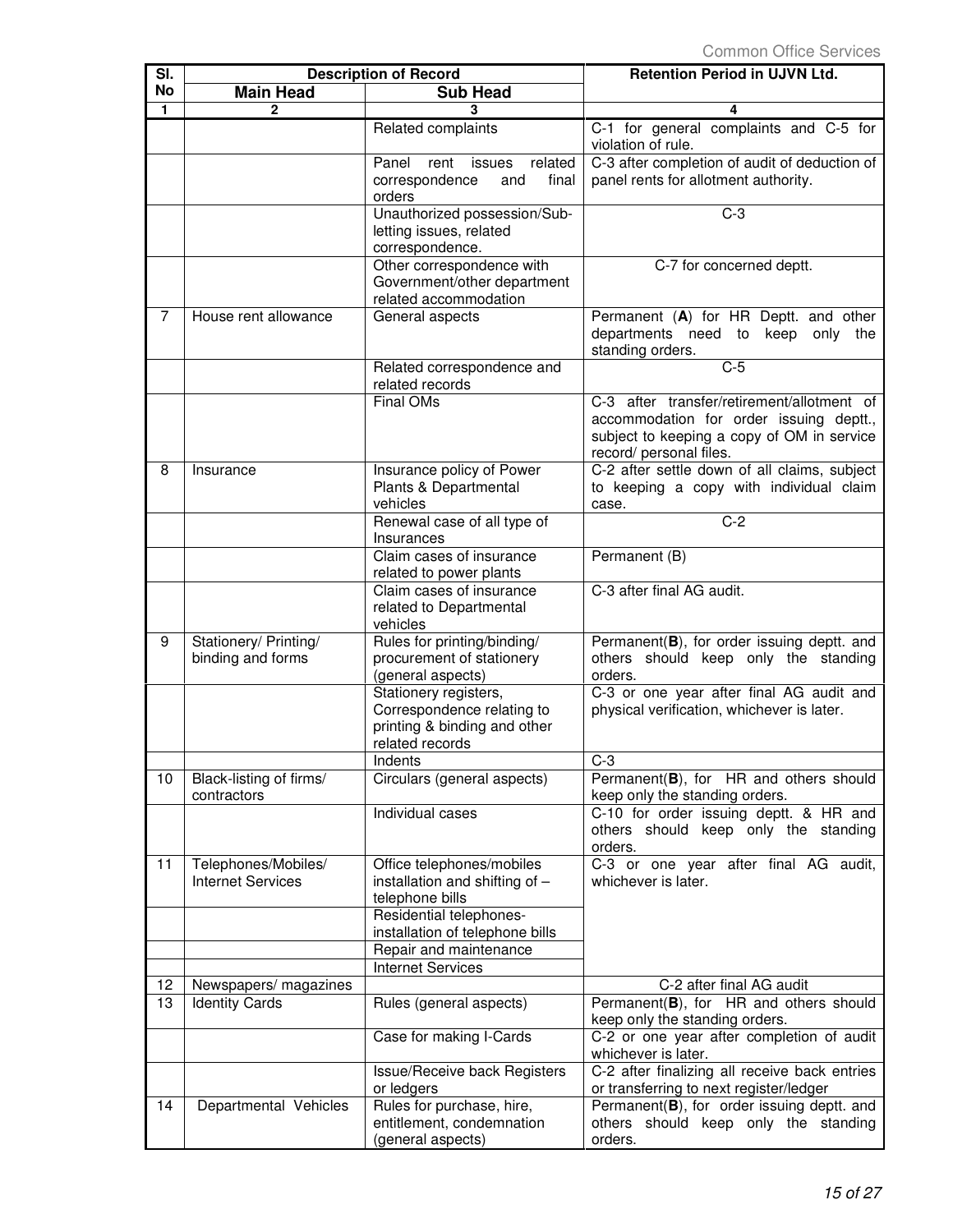| SI.       |                                                    | <b>Description of Record</b>                                                         | Retention Period in UJVN Ltd.                                                                                          |
|-----------|----------------------------------------------------|--------------------------------------------------------------------------------------|------------------------------------------------------------------------------------------------------------------------|
| <b>No</b> | <b>Main Head</b>                                   | <b>Sub Head</b>                                                                      |                                                                                                                        |
| 1.        | 2                                                  | 3                                                                                    | 4                                                                                                                      |
|           |                                                    | DGS&D rates contracts                                                                | Keep only standing orders                                                                                              |
|           |                                                    | Correspondence related to                                                            | C-5 after final AG audit of payment, subject                                                                           |
|           |                                                    | purchase of vehicles                                                                 | to suitable entry in T&P/ 2T register                                                                                  |
|           |                                                    | Official/Non-official journeys                                                       | C-3 or one year after AG audit, whichever<br>is later.                                                                 |
|           |                                                    | Vehicle log books                                                                    | C-3 or one year after AG audit, whichever                                                                              |
|           |                                                    | Correspondence related to                                                            | is later.                                                                                                              |
|           |                                                    | purchase of vehicle accessories                                                      |                                                                                                                        |
|           |                                                    | Accounting of Old & used<br>accessories                                              | C-3 or one year after AG audit, whichever<br>is later, subject to suitable entry in<br>Stock/T&P account if necessary. |
|           |                                                    | Hiring/Servicing, repairs and<br>replacement of parts and<br>relevant correspondence | C-3 or one year after AG audit, whichever<br>is later.                                                                 |
| 15        | Unserviceable,<br>obsolete and surplus<br>articles | Rules (general aspects)                                                              | Permanent(B), for order issuing deptt and<br>others should keep only the standing<br>orders.                           |
|           |                                                    | Engagement of auctioneers and<br>notice of auction                                   | C-5 or one year after AG audit, whichever<br>is later, subject to suitable entry in account<br>if necessary.           |
| 16        | Maintenance of<br>records                          | Rules for review of records<br>(general aspects)                                     | Keep only standing orders                                                                                              |
|           |                                                    | Cases of Maintenance of records                                                      | C-3 or one year after completion of audit,                                                                             |
|           |                                                    | and other related records                                                            | whichever is later.                                                                                                    |
| 17        | Library / Central Library                          | Rules (general aspects)                                                              | Permanent(B), for order issuing deptt and                                                                              |
|           |                                                    |                                                                                      | deptt. concerned, others should keep only<br>the standing orders.                                                      |
|           |                                                    | Records/files related to Order                                                       | C-3 or one year after completion of audit,                                                                             |
|           |                                                    | and receipt of books                                                                 | whichever is later, subject to suitable entry                                                                          |
|           |                                                    |                                                                                      | in Library Books register                                                                                              |
|           |                                                    | Library books of older edition                                                       | C-1 after receipt of new edition.                                                                                      |
|           |                                                    | Records (Permanent A)<br>transferred from various internal                           | Permanent (A)                                                                                                          |
|           |                                                    | departments.                                                                         |                                                                                                                        |
|           |                                                    | Issue/Receiving back registers or                                                    | C-2 after finalizing all receive back entries                                                                          |
|           |                                                    | related ledgers                                                                      | or transferring to next register/ledger                                                                                |
|           |                                                    | Cases of non-returning of books                                                      | C-3 after final AG audit of                                                                                            |
|           |                                                    | or other records                                                                     | miscellaneous/penalty                                                                                                  |
| 18        | Security /<br>Reception/gate entry                 | Rules (general aspects) for<br>Engagement / hiring                                   | Permanent (B)                                                                                                          |
|           |                                                    | Cases of agreements of                                                               | C-2 after final AG audit.                                                                                              |
|           |                                                    | Engagement/ hiring security and                                                      |                                                                                                                        |
|           |                                                    | related correspondence                                                               | $C-2$                                                                                                                  |
|           |                                                    | Entry gate/Reception records of<br>Visitors/Vehicles                                 |                                                                                                                        |
|           |                                                    | Entry gate/Reception records of                                                      | C-2 after final AG audit or after suitable                                                                             |
|           |                                                    | Supplied products/ Material/ tools<br>for workman, etc.                              | entry<br>in<br>store/central<br>store<br>account<br>whichever is later                                                 |
| 19        | Accident/ Casualty<br>Reports                      |                                                                                      | C-5 after finalizing the case                                                                                          |
| 20        | Theft and misuse<br>Cases & Reports                |                                                                                      | C-5 after finalizing the case & recovery                                                                               |
| 21        | Meeting, conferences,                              | Various cases including                                                              | C-3 or one year after final AG audit,                                                                                  |
|           | celebrations and                                   | expenditure wherever applicable.                                                     | whichever is later.                                                                                                    |
|           | functions                                          | Minutes of meetings                                                                  | Permanent(B)                                                                                                           |
| 22        | Inspection                                         | Inspection reports and                                                               | Till next inspection after compliance.                                                                                 |
|           |                                                    | compliance records                                                                   |                                                                                                                        |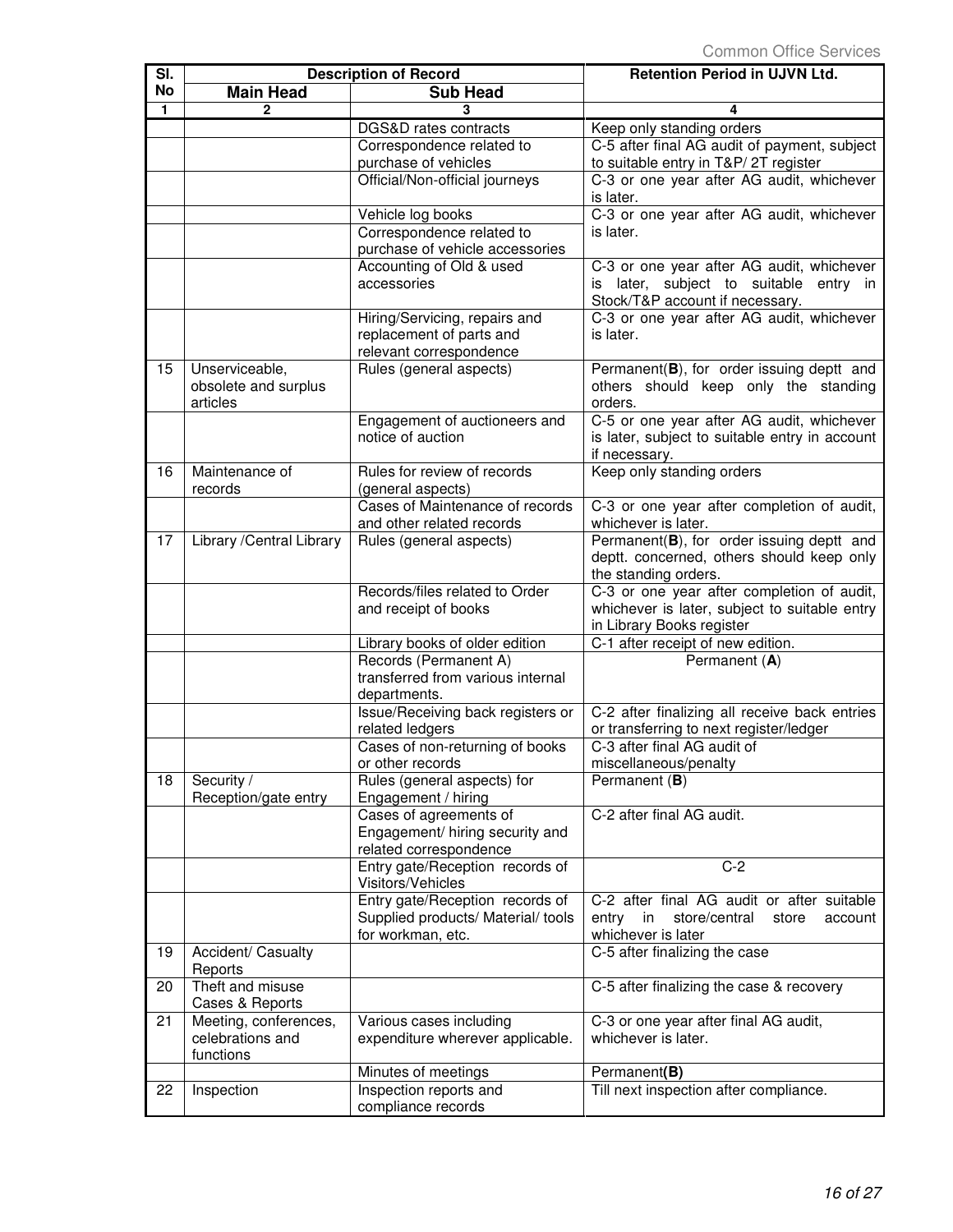# Tendering (Procurement, Contracts, Consultancy etc)/Supply & **Work Order**

## (Common to all Departments)

| SI.          | <b>Description of Record</b>                                                   |                                                                                                                              | <b>Retention Period in UJVN Ltd.</b>                                                                            |
|--------------|--------------------------------------------------------------------------------|------------------------------------------------------------------------------------------------------------------------------|-----------------------------------------------------------------------------------------------------------------|
| No           | <b>Main Head</b>                                                               | <b>Sub Head</b>                                                                                                              |                                                                                                                 |
| $\mathbf{1}$ | 2                                                                              | 3                                                                                                                            | 4                                                                                                               |
| $\mathbf{1}$ | Major (i.e cost above<br>Rs. 5 lac) works /supply/<br>services through tenders | Rules, guidelines, policy,<br>circulars                                                                                      | Keep the standing orders                                                                                        |
|              |                                                                                | Pre award correspondence<br>files (excluding approvals,<br>evaluation report and bids)                                       | C-3 after final AG audit of final payment of<br>individual contract.                                            |
|              |                                                                                | Complete case file including<br>approvals, tender documents,<br>NITs, corrigendum, evaluation<br>report, MOMs, LOI/LOA, etc. | C-5 after final AG audit of final payment of<br>individual contract.                                            |
|              |                                                                                | Original bids of successful<br>bidder/bidders (i.e. L1)                                                                      | C-5 after final AG audit of final payment of<br>individual contract.                                            |
|              |                                                                                | Original bids of remaining<br>bidders                                                                                        | C-5 after award of individual contract.                                                                         |
|              |                                                                                | Original agreement and its<br>amendments                                                                                     | C-5 after final AG audit of final payment of<br>individual contract.                                            |
|              |                                                                                | Papers pertaining to<br>Inspection/dispatch clearances                                                                       | C-5 after final AG audit of final payment or<br>after issuing the completion certificate<br>whichever is later. |
|              |                                                                                | Procurement orders                                                                                                           | C-10 after final AG audit of final payment of<br>individual contract.                                           |
|              |                                                                                | Files pertaining to bills, break<br>up bill, Intimations of payments<br>under process / released.                            | C-5 after final AG audit of final payment of<br>individual contract.                                            |
|              |                                                                                | All post award approvals<br>including agreements, and<br>associated correspondence.                                          |                                                                                                                 |
|              |                                                                                | Papers pertaining to<br>retendering after tender<br>declared scrapped.                                                       |                                                                                                                 |
|              |                                                                                | Contract closing<br>certificate/records                                                                                      |                                                                                                                 |
|              |                                                                                | Papers pertaining to<br>performance reports forwarded<br>to external agencies.                                               | C-5 after the same is forwarded                                                                                 |
| 2            | Minor (i.e cost upto<br>Rs. 5 lac) works/ supply/<br>services through tenders  | Rules, guidelines, policy,<br>circulars                                                                                      | Keep the standing orders                                                                                        |
|              |                                                                                | Pre award correspondence<br>files (excluding approvals,<br>evaluation report and bids)                                       | C-3 after final AG audit of final payment of<br>individual contract.                                            |
|              |                                                                                | Complete case file including<br>approvals, tender documents,<br>NITs, corrigendum, evaluation<br>report, MOMs, LOI/LOA, etc. | C-3 after final AG audit of final payment or<br>after issuing the completion certificate<br>whichever is later. |
|              |                                                                                | Original bids of successful<br>bidder/bidders (i.e. L1)                                                                      |                                                                                                                 |
|              |                                                                                | Original bids of remaining<br>bidders                                                                                        | C-3 after award of contract.                                                                                    |
|              |                                                                                | Procurement orders                                                                                                           | C-5 after final AG audit of final payment of<br>individual contract.                                            |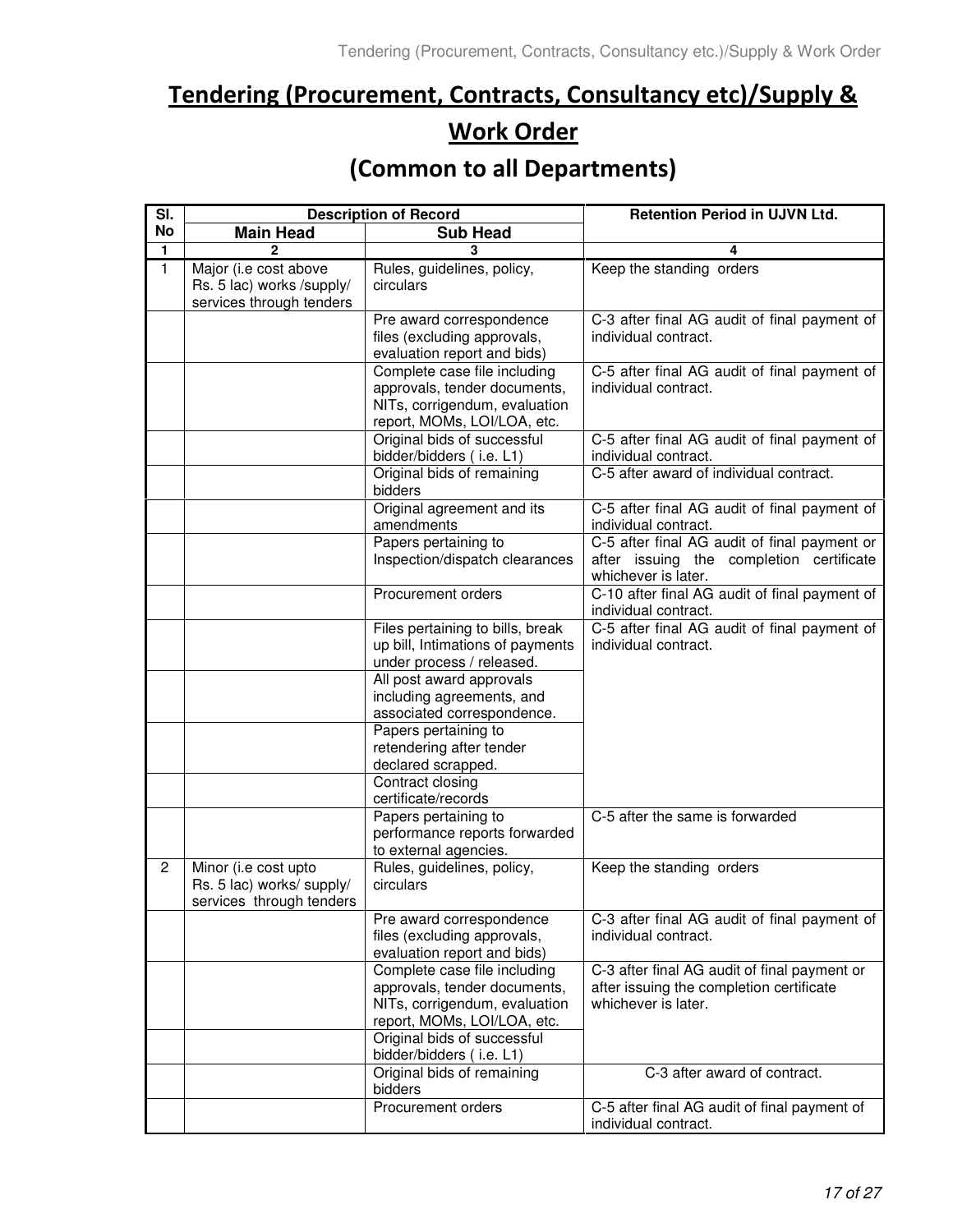| SI.            |                                                                                                                                                                                                                                                                                                      | <b>Description of Record</b>                                                                                                                                                                                                                                                                                                 | Retention Period in UJVN Ltd.                                                                                   |  |  |
|----------------|------------------------------------------------------------------------------------------------------------------------------------------------------------------------------------------------------------------------------------------------------------------------------------------------------|------------------------------------------------------------------------------------------------------------------------------------------------------------------------------------------------------------------------------------------------------------------------------------------------------------------------------|-----------------------------------------------------------------------------------------------------------------|--|--|
| No             | <b>Main Head</b>                                                                                                                                                                                                                                                                                     | <b>Sub Head</b>                                                                                                                                                                                                                                                                                                              |                                                                                                                 |  |  |
| 1              | $\mathbf{2}$                                                                                                                                                                                                                                                                                         | 3                                                                                                                                                                                                                                                                                                                            | 4                                                                                                               |  |  |
|                |                                                                                                                                                                                                                                                                                                      | Original agreement and its<br>amendments<br>Papers pertaining to                                                                                                                                                                                                                                                             | C-3 after final AG audit of final payment or<br>after issuing the completion certificate<br>whichever is later. |  |  |
|                |                                                                                                                                                                                                                                                                                                      | Inspection/dispatch clearances<br>Files pertaining to bills, break<br>up bill,. Intimations of<br>payments under process /<br>released.<br>All post award approvals<br>including agreements, and<br>associated correspondence.<br>Papers pertaining to<br>retendering after tender<br>declared scrapped.<br>Contract closing |                                                                                                                 |  |  |
|                |                                                                                                                                                                                                                                                                                                      | certificate/records<br>Papers pertaining to<br>performance reports forwarded<br>to external agencies.                                                                                                                                                                                                                        |                                                                                                                 |  |  |
| 3              | FDR/BGs/CDRs<br>records/correspondence                                                                                                                                                                                                                                                               |                                                                                                                                                                                                                                                                                                                              | C-3 after final AG audit of releasing of<br>FDRs/BGs/CDRs.                                                      |  |  |
| 4              | Correspondence<br>regarding refund of<br>earnest Money.                                                                                                                                                                                                                                              | Earnest money of all bidder                                                                                                                                                                                                                                                                                                  | Keep such correspondence with Complete<br>case file of the contract.                                            |  |  |
| 5              | Supply / Work order<br>cases, TI/PI records                                                                                                                                                                                                                                                          |                                                                                                                                                                                                                                                                                                                              | C-3 after final AG audit                                                                                        |  |  |
| 6              | Consultancy                                                                                                                                                                                                                                                                                          | Rules (general aspects),<br>Orders                                                                                                                                                                                                                                                                                           | Permanent for order issuing department<br>and other department should keep the<br>standing orders.              |  |  |
|                |                                                                                                                                                                                                                                                                                                      | Papers pertaining to Status /<br>progress of work                                                                                                                                                                                                                                                                            | C-5 after final AG audit of final payment.                                                                      |  |  |
|                |                                                                                                                                                                                                                                                                                                      | Papers pertaining to Summary<br>of work after its completion,<br>intermediate / final bills<br>payments, etc                                                                                                                                                                                                                 |                                                                                                                 |  |  |
| 7              | <b>Tender Registers</b>                                                                                                                                                                                                                                                                              |                                                                                                                                                                                                                                                                                                                              | $C-5$                                                                                                           |  |  |
| $\overline{8}$ | <b>Tender Boxes</b>                                                                                                                                                                                                                                                                                  | Paper pertaining to submission<br>of tenders, NIT records, etc.                                                                                                                                                                                                                                                              | $C-2$                                                                                                           |  |  |
|                |                                                                                                                                                                                                                                                                                                      |                                                                                                                                                                                                                                                                                                                              |                                                                                                                 |  |  |
|                | Note: In case, any particular contract is under arbitration, Litigation, Enquiry or Audit by any Authority, all<br>documents and records shall be required to be retained five years after the final clearance from<br>arbitration/ disputes/ claims/ Litigation/ Enquiry/ Audit as the case may be. |                                                                                                                                                                                                                                                                                                                              |                                                                                                                 |  |  |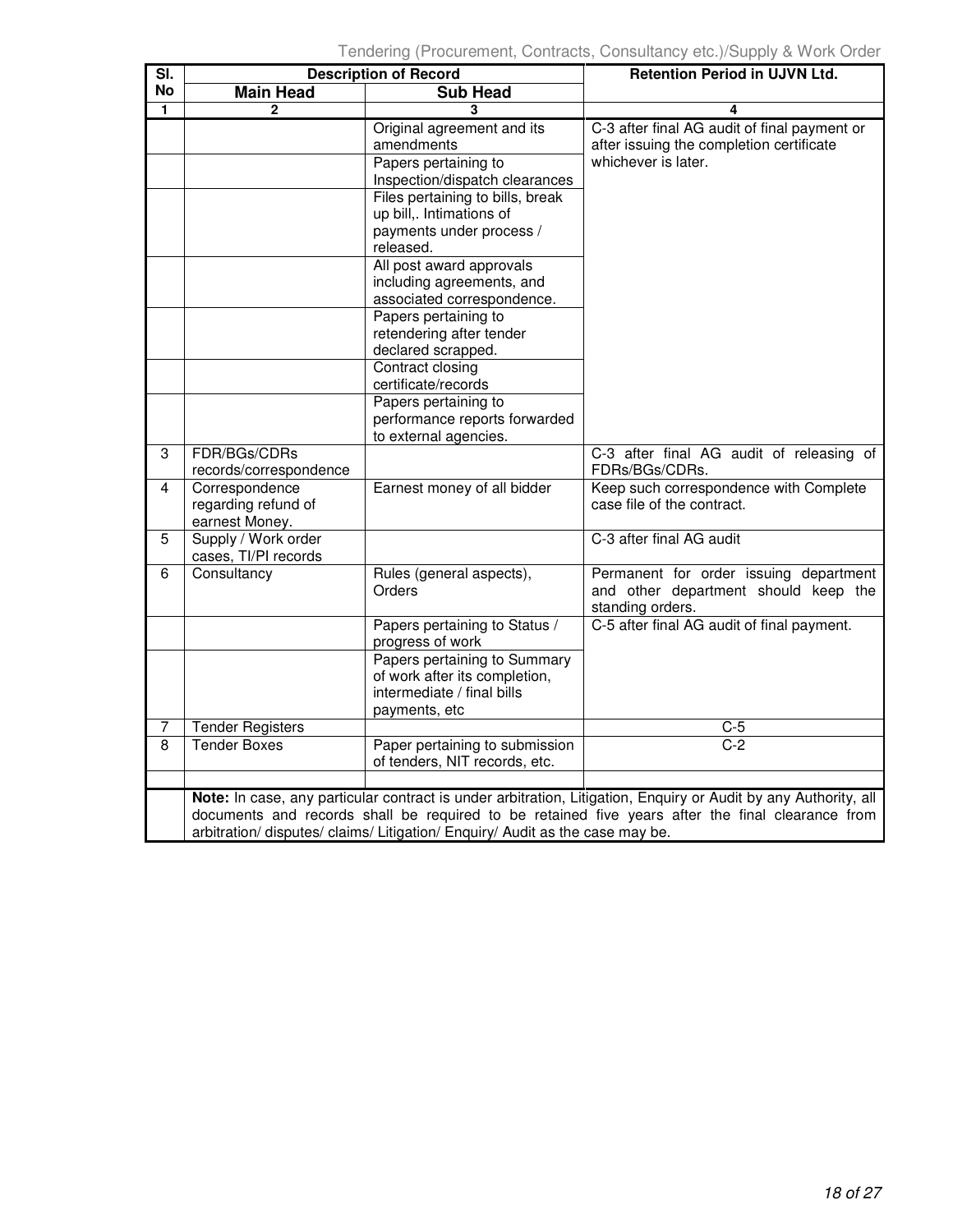# **Finance, Budget, Cash and Accounts** (Common to all departments)

#### **Note:**

- **i)** As per **"Cost Accounting Records(Electricity Industry) Rule 2011"**& **"Companies (Cost Accounting Records) Rule 2011"**the minimum period for maintenance for "**Cost Records**" cost statements and reconciliation statements is prescribed as **8(Eight) financial years** immediately preceding a financial year.
- **ii)** "**Cost Records**" means books of account relating to utilization of materials, labour and other items of cost as applicable to the activities of the UJVN Ltd.
- **iii)** Under **Income Tax Act 1961**, any matter which is subject to Income Tax proceedings, have to be retained up to the period of **16 years**. The records pertaining to any proceedings of a financial year/assessment year which is pending would be kept till the time the proceedings and disputes are over and matter finalized.

| $\overline{\mathsf{SI}}$ . |                                        | <b>Description of Record</b>                                                          | <b>Retention Period in UJVN Ltd.</b>                                                                                                                                    |
|----------------------------|----------------------------------------|---------------------------------------------------------------------------------------|-------------------------------------------------------------------------------------------------------------------------------------------------------------------------|
| <b>No</b>                  | <b>Main Head</b>                       | <b>Sub Head</b>                                                                       |                                                                                                                                                                         |
| $\mathbf{1}$               | $\mathbf{2}$                           | 3                                                                                     | 4                                                                                                                                                                       |
| $\mathbf{1}$               | Budget estimates/<br>revised estimates | General aspects                                                                       | Permanent (A) for the deptt. issuing the<br>orders/ instruction etc. Permanent (B) for<br>other departments.                                                            |
|                            |                                        | Budget estimates/revised<br>estimates                                                 | C-5 after final AG audit.                                                                                                                                               |
| 2                          | <b>Annual Balance Sheet</b>            | Estimates of income &<br>expenditure statements/<br>Records                           | $C-10$                                                                                                                                                                  |
|                            |                                        | Reconciliation of expenditure                                                         | C-5 after final AG audit.                                                                                                                                               |
|                            |                                        | <b>Final Balance sheets</b>                                                           | C-10 after final AG audit                                                                                                                                               |
| 3                          | Income tax and other<br>taxes          | Rules, Circulars, Office orders<br>(General aspects)                                  | Permanent (B)                                                                                                                                                           |
|                            |                                        | Related Correspondence with<br>employees                                              | $C-2$                                                                                                                                                                   |
|                            |                                        | Income tax memos of<br>employees                                                      | C-2 after releasing of Form 16, 12A, 12B,<br>etc.                                                                                                                       |
|                            |                                        | Related Correspondence with<br>contractors or firms.                                  | C-16 (as per income tax act 1961)                                                                                                                                       |
|                            |                                        | Records of submission of<br>various taxes to the<br>government.                       | Permanent (A)                                                                                                                                                           |
|                            |                                        | Form 16, 12A, 12B, TDS, etc.<br>of employees or contractors or<br>firms.              | C-7 after final AG audit but at least C-16<br>(as per income tax act 1961)                                                                                              |
| 4                          | Audits                                 | Rules, Circulars, Office orders<br>(General aspects)                                  | Permanent (B) for the departments issuing<br>orders<br>instruction<br>Other<br>the<br>etc.<br>departments need to keep the standing<br>orders and just preceding order. |
|                            |                                        | Internal audit reports&<br>correspondence                                             | Till next AG audit after clearing all paras                                                                                                                             |
|                            |                                        | AG Audit Paras / reports and<br>other correspondence                                  | Till next AG audit after clearing all paras                                                                                                                             |
| 5                          | Advances                               | Rules (General aspects) of<br>GPF/EPF advance/ final<br>withdrawal and other advances | Permanent (B) for the departments issuing<br>orders/instruction<br>the<br>Other<br>etc.<br>departments need to<br>keep only the<br>standing orders.                     |
|                            |                                        | Advance cases                                                                         | C-3 after AG audit of settlement, subject to<br>suitable entries in pay bill account/ register<br>& if necessary, copies of sanction will be<br>kept in personal files. |
|                            |                                        | Permanent Advance cases of<br>GPF,EPF                                                 | C-10 after settlement of all final claims.                                                                                                                              |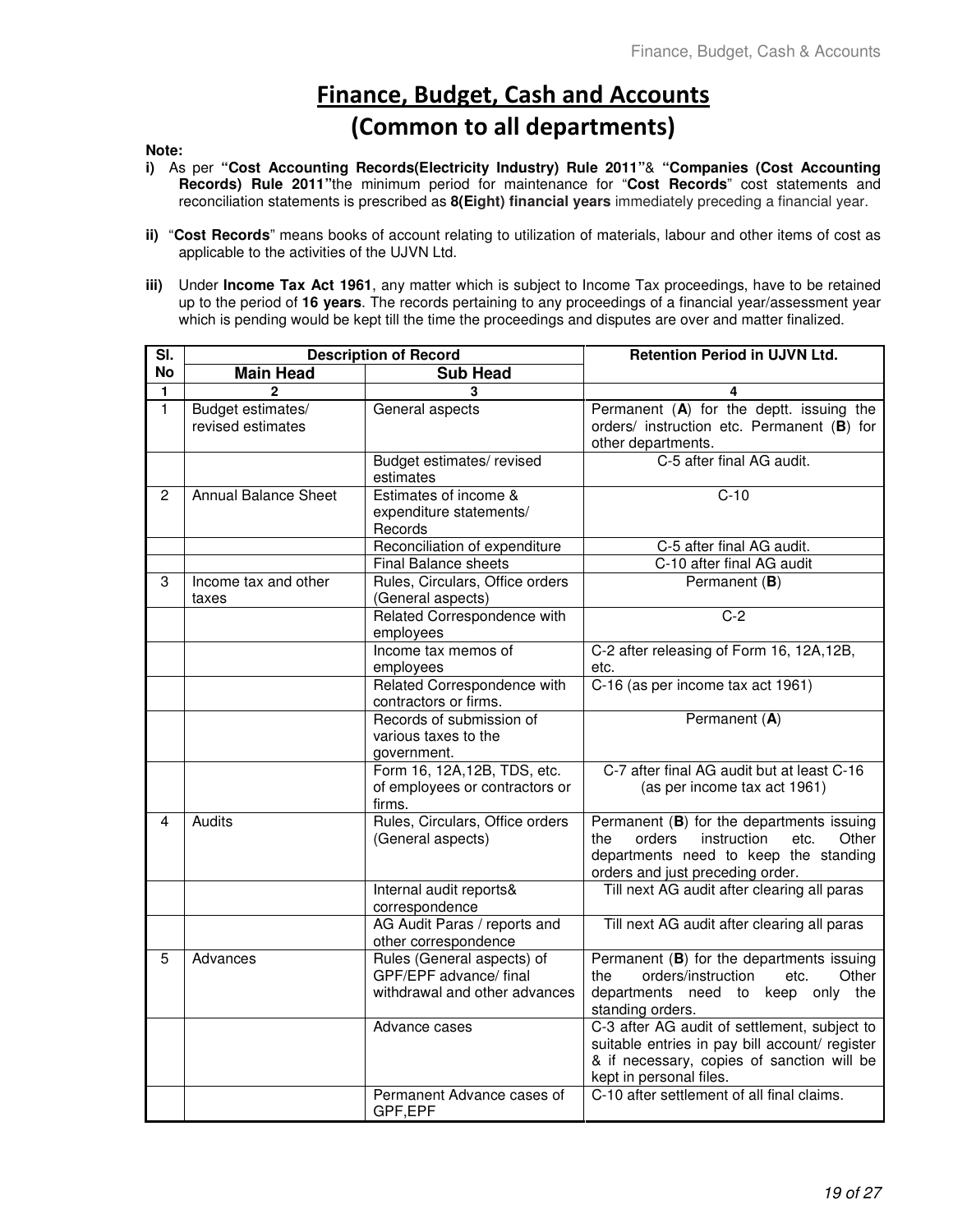| SI.            | <b>Description of Record</b>                                           |                                                                                                                                                                                                         | <b>Retention Period in UJVN Ltd.</b>                                                                                                                            |
|----------------|------------------------------------------------------------------------|---------------------------------------------------------------------------------------------------------------------------------------------------------------------------------------------------------|-----------------------------------------------------------------------------------------------------------------------------------------------------------------|
| No             | <b>Main Head</b>                                                       | <b>Sub Head</b>                                                                                                                                                                                         |                                                                                                                                                                 |
| $\mathbf{1}$   | 2                                                                      |                                                                                                                                                                                                         | 4                                                                                                                                                               |
| 6              | Payments                                                               | General aspects                                                                                                                                                                                         | Permanent (B)                                                                                                                                                   |
|                |                                                                        | Different payment cases of (Salary,<br>Allowances, Arrears, Advances,<br>Reimbursements GPF/EPF advance/ final<br>withdrawal, payments on retirement, etc)                                              | C-3 after final AG audit,<br>subject to<br>suitable entry in Pay bill registers if<br>necessary.                                                                |
|                |                                                                        | Different payment cases of<br>(PI.<br>TI, TA, TTA) and their Bills, Vouchers,<br>Hand Receipt, etc)                                                                                                     |                                                                                                                                                                 |
|                |                                                                        | Different payment cases of Major<br>works to different contractors, firms,<br>suppliers, etc.                                                                                                           | C-10 after<br>formal closing of particular<br>contract                                                                                                          |
|                |                                                                        | Different payment cases of Minor<br>works to different contractors, firms,<br>suppliers, etc.                                                                                                           | C-5 after final AG audit or after issuance<br>of completion certificate, whichever is<br>later.                                                                 |
|                |                                                                        | GPF related matters, records &<br>registers                                                                                                                                                             | C-5 after clearing all final GPF claims                                                                                                                         |
| $\overline{7}$ | Deductions /<br>Recoveries                                             | General aspects                                                                                                                                                                                         | Permanent (B)                                                                                                                                                   |
|                |                                                                        | Different recovery cases of<br>Advance, Penalties, Cooperatives,<br>LICs, Electricity (EC & ED), Salary,<br>Allowances, PI, TI, TA, TTA, GPF/EPF<br>advance/ final withdrawal,<br>Reimbursements, etc.) | C-3 after final AG audit of completion of<br>individual recovery.                                                                                               |
| 8              | Stock/T&P<br>accounts, registers<br>& Measurement/<br>Work order books | Rules (general aspects)                                                                                                                                                                                 | Permanent (B)                                                                                                                                                   |
|                |                                                                        | Monthly Accounts of receive/issue of<br>Stocks/T&P                                                                                                                                                      | C-2 after final AG audit                                                                                                                                        |
|                |                                                                        | Registers of receive/issue of Stocks                                                                                                                                                                    | C-2 after final AG audit or physical<br>verification or finalization of<br>annual<br>balance sheet, whichever is later.                                         |
|                |                                                                        | Registers of receive/issue of T&P                                                                                                                                                                       |                                                                                                                                                                 |
|                |                                                                        | Measurement books & Work order<br>books                                                                                                                                                                 | C-5 after final AG audit of all entries of a<br>completely filled book.                                                                                         |
|                |                                                                        | M.B. and Work order Book<br>Issue/submission Registers.                                                                                                                                                 | C-5 after destruction of all issued books or<br>after transferring all entries into new register.                                                               |
|                |                                                                        | Movement Registers/Records of M.B.<br>and Work order Book                                                                                                                                               | C-2 after finalizing all receive back entries<br>or transferring all entries into new register.                                                                 |
| 9              | Various Registers/<br>Ledgers/ rolls, etc.                             | Monthly expenditure registers                                                                                                                                                                           | C-5 after final AG audit or after finalization<br>of annual balance sheet, whichever is                                                                         |
|                |                                                                        | Register for watching progress of<br>expenditure<br>Register for reconciliation of accounts                                                                                                             | later.                                                                                                                                                          |
|                |                                                                        | Cash Book                                                                                                                                                                                               | Permanent (B)                                                                                                                                                   |
|                |                                                                        | Cash receipts, counterfoils, petty<br>vouchers                                                                                                                                                          | C-3 after final AG audit.                                                                                                                                       |
|                |                                                                        | Pay authorities/pay fixations                                                                                                                                                                           | C-10 for order issuing authority, subject to<br>suitable entry in the service record and a copy<br>of Order will be kept in the service book/<br>personal file. |
|                |                                                                        | Vetting of arrears                                                                                                                                                                                      | C-3 after final AG audit, subject to<br>suitable entry in Pay bill register.                                                                                    |
|                |                                                                        | / Acquittance<br>Pay Bill Registers<br>Roll                                                                                                                                                             | Permanent (B)                                                                                                                                                   |
|                |                                                                        | Office copies of establishment related<br>pay bills (in respect of period for which<br>pay bill register is not maintained).                                                                            | C-2 after appropriate entry in Pay bill<br>registers.                                                                                                           |
|                |                                                                        | Adjustment books (Bill encashment<br>registers)                                                                                                                                                         | C-5 after final A.G. audit or after finalization of<br>annual balance sheet, whichever is later.                                                                |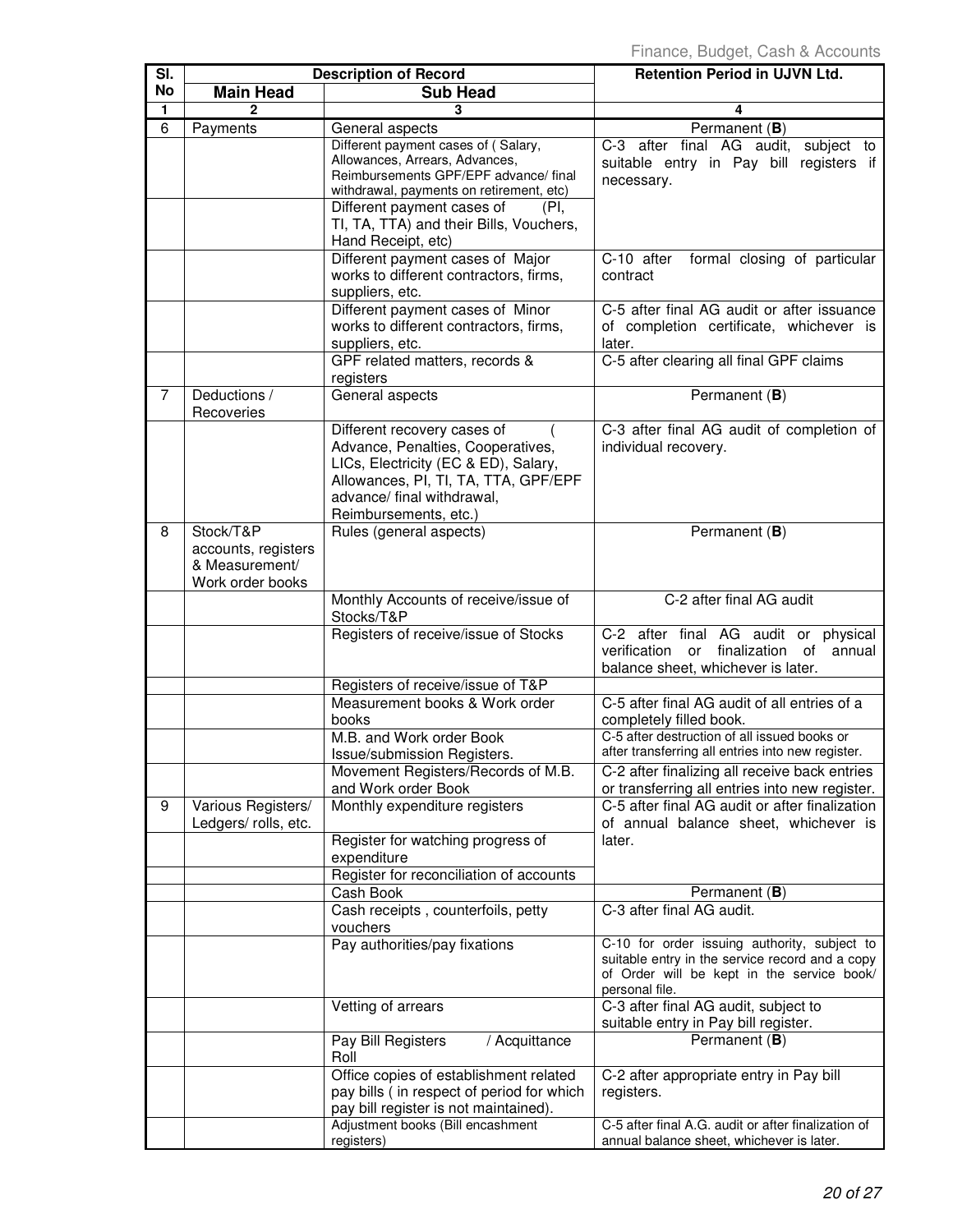## **O&M Records of Power Stations**

| SI.            | <b>Description of Record</b>     |                                                                                                                                                                                                                                                                                                                    | Retention Period in UJVN Ltd.                                                                                                                                                     |
|----------------|----------------------------------|--------------------------------------------------------------------------------------------------------------------------------------------------------------------------------------------------------------------------------------------------------------------------------------------------------------------|-----------------------------------------------------------------------------------------------------------------------------------------------------------------------------------|
| No             | <b>Main Head</b>                 | <b>Sub Head</b>                                                                                                                                                                                                                                                                                                    |                                                                                                                                                                                   |
| 1              |                                  |                                                                                                                                                                                                                                                                                                                    |                                                                                                                                                                                   |
| $\mathbf{1}$   | Commissioning<br>Records         | Intermediate commissioning reports<br>and other correspondence (in case of<br>projects under construction)                                                                                                                                                                                                         | $C-5$<br>after<br>issuing<br>the<br>operational<br>acceptance                                                                                                                     |
|                |                                  | Final Drawings, Agreements, DPRs &<br>(Civil, Electrical,<br>Manuals<br>Mechanical, Test and Operations)                                                                                                                                                                                                           | Permanent (B), subject to keep a copy at<br>central library in Permanent(A) form.                                                                                                 |
| $\overline{c}$ | <b>RMU Records</b>               | Intermediate commissioning reports<br>and other correspondence (in case of<br>projects under RMU)                                                                                                                                                                                                                  | $C-5$<br>after<br>issuing<br>the<br>operational<br>acceptance after RMU.                                                                                                          |
|                |                                  | After RMU Final Agreements,<br>Drawings, DPRs & Manuals<br>(Civil, Electrical, Mechanical, Test and<br>Operations)                                                                                                                                                                                                 | Permanent $(A)$ for the power station and a<br>copy will be kept as Permanent (A) in<br>central place(library) and weeding out the<br>obsolete one.                               |
| 3              | History Register of<br>equipment | <b>Basic Specification of equipments</b>                                                                                                                                                                                                                                                                           | Permanent(B)                                                                                                                                                                      |
| 4              | Breakdown<br>records.            | Defect register                                                                                                                                                                                                                                                                                                    | $C-3$                                                                                                                                                                             |
|                |                                  | <b>Tripping Register/records</b>                                                                                                                                                                                                                                                                                   | subject to suitable<br>$C-5$ ,<br>entry<br>in<br>Breakdown History Register<br>(including<br>complete remedial action)                                                            |
|                |                                  | <b>Breakdown History Register:</b><br>Related to rare breakdowns in power<br>station history (including complete<br>remedial action).                                                                                                                                                                              | <b>Breakdown History Register-</b><br>Permanent (B)<br>Related Records - C-3, subject to suitable<br>entry (including complete remedial action)<br>in Breakdown History Register. |
| 5              | <b>Basic Daily</b><br>Records    | Log Books (Hourly basis)                                                                                                                                                                                                                                                                                           | C-3, subject to conversion in<br>soft<br>(Scanned /digitized) form as Permanent                                                                                                   |
|                |                                  | Daily Energy accounting, Outages,<br>Generation losses, Tripping, Declared<br>Capacity, etc.                                                                                                                                                                                                                       | (A).                                                                                                                                                                              |
|                |                                  | Shutdown / Work permit records of<br>machine/equipment                                                                                                                                                                                                                                                             | $C-5$                                                                                                                                                                             |
|                |                                  | Daily Check lists/schedules of<br>Operation & Maintenance                                                                                                                                                                                                                                                          | $C-3$                                                                                                                                                                             |
|                |                                  | Log books/ Record Registers of<br>consumption of fuels/Oils/lubricants/<br>Transformer oil, etc.                                                                                                                                                                                                                   | $C-3$                                                                                                                                                                             |
| 6              | <b>Basic Monthly</b><br>Records  | Monthly Energy accounting, Outages,<br>Generation losses, Tripping, Declared<br>Capacity, etc.                                                                                                                                                                                                                     | $C-3$                                                                                                                                                                             |
|                |                                  | Store related daily/monthly records,<br>indents, invoices, Gate Pass etc.                                                                                                                                                                                                                                          | C-3 after final AG audit                                                                                                                                                          |
| 7              | Other technical<br>records       | Maintenance/Operation records of<br>equipment or systems except<br>generating units.                                                                                                                                                                                                                               | $C-10$                                                                                                                                                                            |
|                |                                  | Annual / Planned maintenance records                                                                                                                                                                                                                                                                               | $C-5$                                                                                                                                                                             |
|                |                                  | Various reports as (Daily generation<br>reports, fortnightly reports, auxiliary<br>consumption reports, quarterly reports,<br>half yearly/yearly reports, deemed<br>generation, tripping analysis, daily load<br>schedules, machine<br>availability/capacity index, break down,<br>various progress reports, etc.) | $C-5$                                                                                                                                                                             |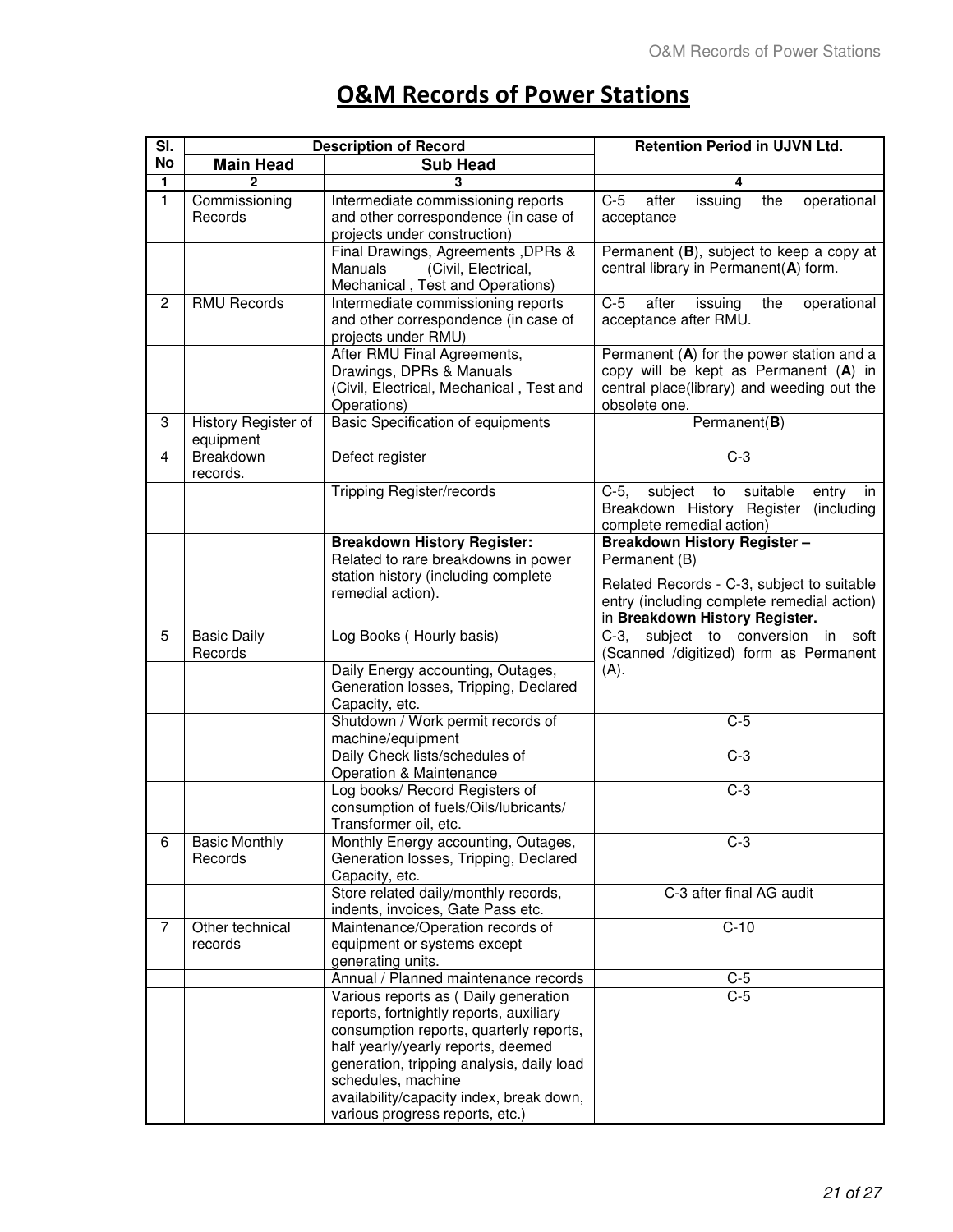| SI.       |                                                                                                                   | <b>Description of Record</b>                                                                                                                | <b>Retention Period in UJVN Ltd.</b>                                                                                      |
|-----------|-------------------------------------------------------------------------------------------------------------------|---------------------------------------------------------------------------------------------------------------------------------------------|---------------------------------------------------------------------------------------------------------------------------|
| <b>No</b> | <b>Main Head</b>                                                                                                  | <b>Sub Head</b>                                                                                                                             |                                                                                                                           |
|           | 2                                                                                                                 | 3                                                                                                                                           | 4                                                                                                                         |
|           |                                                                                                                   | Information (based on above records)<br>required for higher offices as well as<br>other departments (e.g. UERC, CEA,<br>NRLDC, SLDC, etc.). | $C-5$                                                                                                                     |
| 8         | <b>Disaster</b><br>management plan<br>& contingency<br>plan                                                       | PLAN/ Constitution of the committee                                                                                                         | Permanent (B) for the<br>departments<br>issuing the orders and other departments<br>need to keep only the standing orders |
|           |                                                                                                                   | Implementation records                                                                                                                      | C-5 after final AG audit of complete<br>implementation                                                                    |
| 9         | General<br>correspondence<br>with various<br>agencies as<br>Schools, CISF,<br>Police, post office,<br>gas agency. | Various agreements                                                                                                                          | Keep only the standing agreements,<br>weeding out the superseded ones as and<br>when they become obsolete.                |
|           |                                                                                                                   | Correspondence                                                                                                                              | $C-5$                                                                                                                     |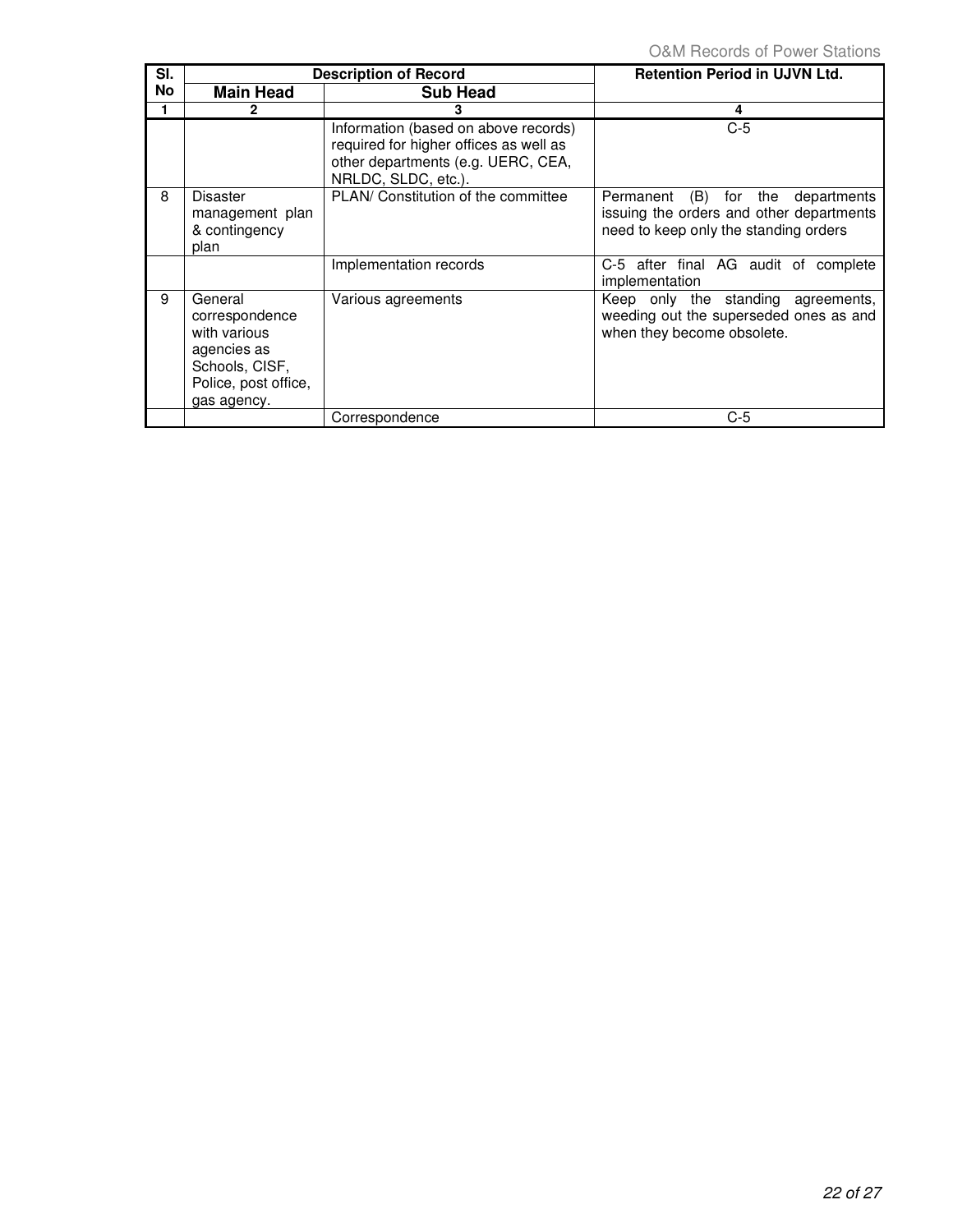## **Company Secretary**

| SI.                     | <b>Description of Record</b>                |                                                          | <b>Retention Period in UJVN Ltd.</b>                              |
|-------------------------|---------------------------------------------|----------------------------------------------------------|-------------------------------------------------------------------|
| No                      | <b>Main Head</b>                            | <b>Sub Head</b>                                          |                                                                   |
| $\mathbf{1}$            | $\mathbf 2$                                 | 3                                                        | 4                                                                 |
| 1                       | Company                                     |                                                          | Permanent (A)                                                     |
|                         | registration                                |                                                          |                                                                   |
| $\overline{c}$          | Memorandum                                  |                                                          | Permanent (A)                                                     |
|                         | & Articles                                  |                                                          |                                                                   |
| 3                       | Register of members<br>from                 |                                                          | Permanent (B)                                                     |
|                         | commencing<br>date<br>the<br>the<br>of      |                                                          |                                                                   |
|                         | registration of the                         |                                                          |                                                                   |
|                         | company                                     |                                                          |                                                                   |
| $\overline{\mathbf{4}}$ | Index of members                            |                                                          | Permanent (B)                                                     |
| 5                       | Register and Index                          |                                                          | C-15 after the redemption of debentures.                          |
|                         | of debenture-holders                        |                                                          |                                                                   |
| 6                       | Copies of all prepared                      |                                                          | C-8 after the date of filing with the                             |
|                         | annual<br>returns,                          |                                                          | Registrar.                                                        |
|                         | certificates<br>and                         |                                                          |                                                                   |
|                         | under<br>documents<br>section 159 to 161 of |                                                          |                                                                   |
|                         | Companies                                   |                                                          |                                                                   |
|                         | <b>Rules, 1966</b>                          |                                                          |                                                                   |
| 7                       | Investment                                  |                                                          | Permanent (B)                                                     |
| 8                       | <b>Fixed asset</b>                          |                                                          | Permanent (B)                                                     |
| 9                       | <b>BOD &amp; Audit</b>                      | Rules (general aspects)                                  | for order issuing Deptt.<br>Permanent(B)                          |
|                         | Committee                                   |                                                          | and other departments need to keep only                           |
|                         |                                             |                                                          | the standing orders.                                              |
|                         |                                             | Correspondence regarding BOD and                         | C-2 after finalization of minutes/action                          |
|                         |                                             | Audit committee meeting<br>Preparation of agenda         | taken reports.<br>C-5 after finalization of minutes/action        |
|                         |                                             |                                                          | taken reports for concerned deptt.                                |
|                         |                                             | Board Agenda                                             | Permanent (B)                                                     |
|                         |                                             | Audit committee agenda                                   | Permanent (B)                                                     |
|                         |                                             | Minutes/action taken reports<br>and                      | Permanent(B) for issuing deptt,<br>$C-$                           |
|                         |                                             | Registers                                                | 10 for concerned deptt and C-2 for other                          |
|                         |                                             |                                                          | deptt.                                                            |
| 10                      | Certificates                                | Received from statutory bodies                           | Permanent (B)                                                     |
|                         |                                             | Issued by registrar of companies                         | Permanent (B)                                                     |
| 11                      | Correspondence                              | Related to legal compliances under<br>the company's act. | C-3 after completion of compliance                                |
|                         |                                             | Related filling of necessary forms                       | C-5                                                               |
|                         |                                             | with MCA (Ministry of corporate                          |                                                                   |
|                         |                                             | affairs)                                                 |                                                                   |
| 12                      | <b>Statutory Registers</b>                  |                                                          | $C-10$                                                            |
| 13                      | Publication<br>of<br>Annual reports         |                                                          | C-5, subject to keeping 05 original copies<br>in Central library. |
| 14                      | <b>Directors</b>                            | Appointment of directors                                 | Permanent (A)                                                     |
|                         |                                             | Record of Directors Particulars                          | $C-10$                                                            |
| 15                      | Filing of Returns                           |                                                          | $C-10$                                                            |
| 16                      | Delegation<br>of<br>Powers                  | Policy                                                   | Permanent (B)                                                     |
|                         |                                             | Correspondence                                           | $C-5$                                                             |

**Note:**

 All Statutory documents of company maintained and kept by the company under Companies Act,2013, has to be preserved and disposed in accordance with the Companies (preservation and Disposal of Records) Rules, 1966.

[Point No. 3 to 6 are as per Companies (preservation and Disposal of Records) Rules, 1966]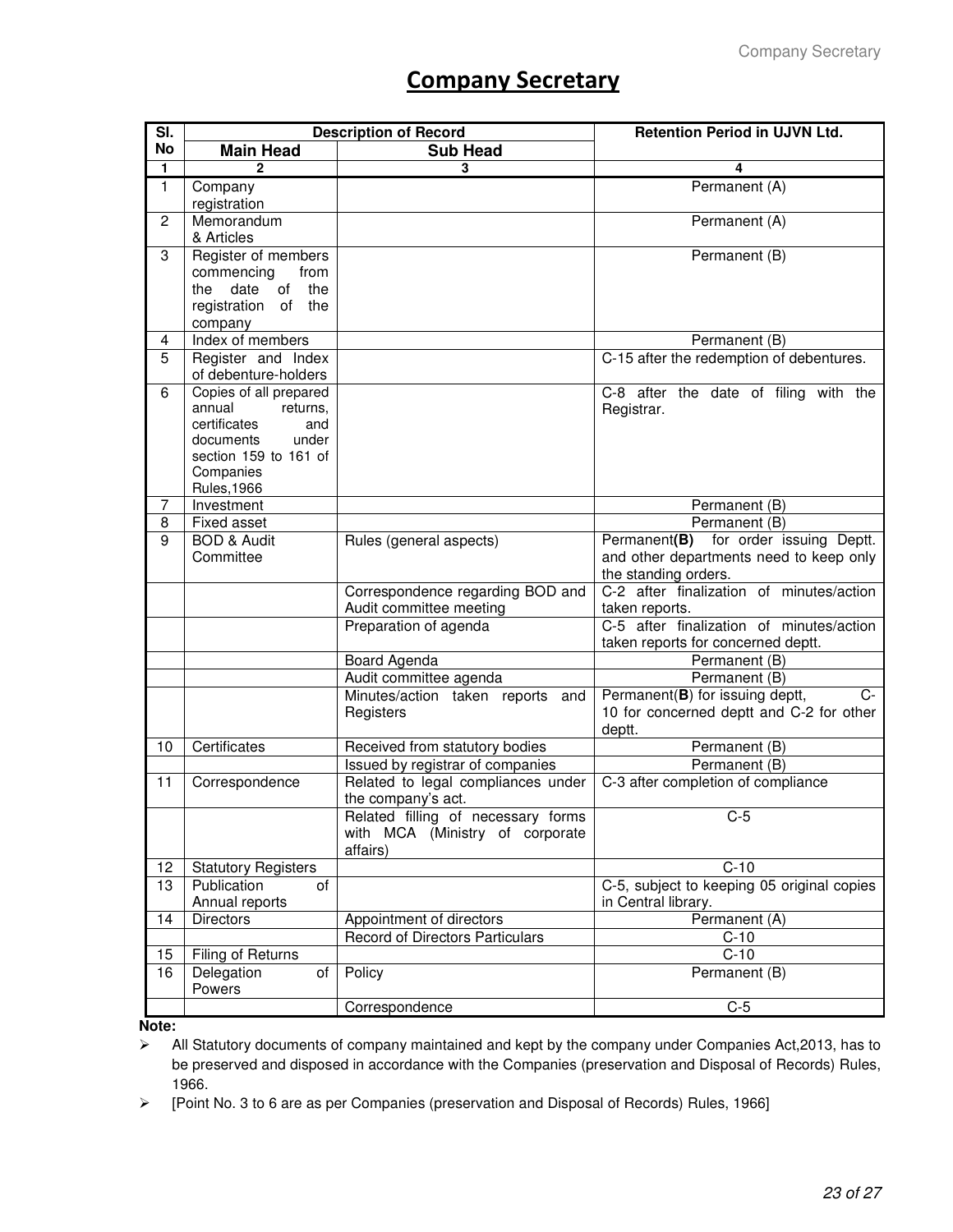# **Monitoring (Operations) & Technical**

| $\overline{\mathsf{SI}}$ . | <b>Description of Record</b> |                                        | Retention Period in UJVN Ltd.               |
|----------------------------|------------------------------|----------------------------------------|---------------------------------------------|
| <b>No</b>                  | <b>Main Head</b>             | <b>Sub Head</b>                        |                                             |
| 1                          | 2                            |                                        | 4                                           |
| $\mathbf{1}$               | <b>UERC</b>                  | Correspondence related to              | $C-5$                                       |
|                            |                              | Coordination, follow up of directives, |                                             |
|                            |                              | regulations, and deficiencies in       |                                             |
|                            |                              | Petitions filed by UJVNL               |                                             |
| $\overline{c}$             | <b>CEA</b>                   | Effective capacity during the period   | $C-5$                                       |
|                            |                              | report                                 |                                             |
|                            |                              | Addition in installed capacity reports | $C-10$                                      |
|                            |                              | Month wise generation, Ex-bus          | $C-5$                                       |
|                            |                              | Targets in MW(Max.), Ex-bus            |                                             |
|                            |                              | average energy (MU/Day), for the       |                                             |
|                            |                              | period.                                |                                             |
|                            |                              | Annual Maintenance schedule            | $C-5$                                       |
| 3                          | <b>UPCL</b>                  | Projected Generation (MW) Report.      | $C-3$                                       |
|                            |                              | Other correspondence with UPCL         | $C-3$                                       |
| 4                          | Approvals cases              | For procurement, works, goods,         | C-5 after completion of work or final AG    |
|                            |                              | services, etc.                         | audits whichever is later.                  |
| 5                          | Auxiliary                    | Power Station Auxiliary Consumption    | $\overline{C-2}$                            |
|                            | <b>Consumption Report</b>    | Report                                 |                                             |
|                            |                              | <b>UJVNL Auxiliary Consumption</b>     | $C-5$                                       |
|                            |                              | Reports.                               |                                             |
|                            |                              | Other correspondence regarding         | $C-3$                                       |
|                            | Generation                   | <b>Auxiliary Consumption</b>           | $C-5$                                       |
| 6                          | Energy<br>Report.            | Daily Generation Report.               |                                             |
|                            |                              | Plant Status Performance (on 24 hrs.   | $C-5$                                       |
|                            |                              | basis).                                |                                             |
|                            |                              | Plant wise Target and Generation       | $C-5$                                       |
|                            |                              | status report                          |                                             |
|                            |                              | Other correspondence regarding         | $C-2$                                       |
|                            |                              | Energy Generation.                     |                                             |
| $\overline{7}$             | Verification<br>of           | Daily Peaking data- Declared           | C-1 after verification of Declared Capacity |
|                            | Declared Capacity of         | Capacity of all (Large & Medium)       |                                             |
|                            | Power Stations.              | Power Stations.                        |                                             |
|                            |                              | Day wise 24 hrs. actual load-          |                                             |
|                            |                              | Actual load of the month of all        |                                             |
|                            |                              | (Large & Medium) Power Stations.       |                                             |
|                            |                              | Actual Load in descending order        |                                             |
|                            |                              | Day wise) - Actual load of the month   |                                             |
|                            |                              | in descending order of all (Large &    |                                             |
|                            |                              | Medium) Power Stations.                |                                             |
|                            |                              | MRI Data - MRI data of machines        |                                             |
|                            |                              | along with proposed declared           |                                             |
|                            |                              | capacity of Power Stations for the     |                                             |
|                            |                              | month.                                 |                                             |
|                            |                              | Compiled data for verification of      | $C-3$                                       |
|                            |                              | <b>Declared Capacity</b>               |                                             |
|                            |                              | Verified Declared Capacity of Power    | $C-5$                                       |
|                            |                              | Stations.                              |                                             |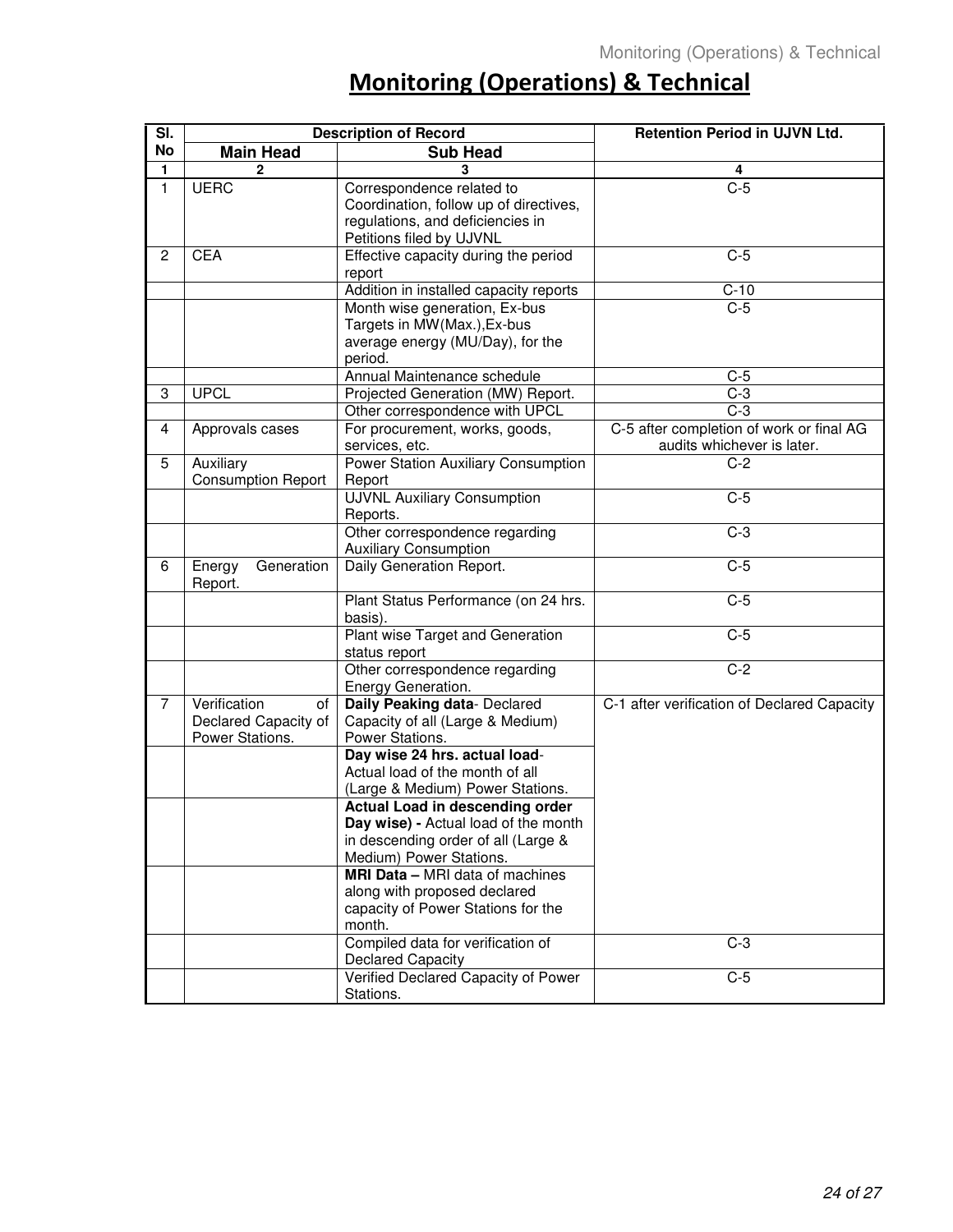## Civil New Projects/Civil Maintenance/Civil Design & Hydrology

| $\overline{\mathsf{SI}}$ . |                           | <b>Description of Record</b>         | Retention Period in UJVN Ltd.            |
|----------------------------|---------------------------|--------------------------------------|------------------------------------------|
| No                         | <b>Main Head</b>          | <b>Sub Head</b>                      |                                          |
| 1                          | $\overline{2}$            | 3                                    | 4                                        |
| $\mathbf{1}$               | <b>Civil New Projects</b> | Survey records                       | Permanent (B)                            |
|                            |                           | Topographical maps                   | Permanent (<br>B)                        |
|                            |                           | Investigation works                  | Permanent (<br>B)                        |
|                            |                           | Project clearance                    | Permanent (<br>$\mathbf{B}$              |
|                            |                           | Land acquisition                     | Permanent (<br>B)                        |
|                            |                           | <b>Feasibility Report</b>            | Permanent (B)                            |
|                            |                           | Correspondence with CEA / CWC        | $C-5$                                    |
|                            |                           | CEIA/ EIA/ EMP reports.              | Permanent (B)                            |
|                            |                           | R&R policy/ works                    | Permanent (B)                            |
|                            |                           | Detailed project reports             | Permanent (A)                            |
| $\overline{c}$             | Civil Design &            | Design/Design Brief/ Design          | Permanent (B)                            |
|                            | Hydrology                 | calculation                          |                                          |
|                            |                           | <b>Technical Specification</b>       | Permanent (B)                            |
|                            |                           | Hydraulic model study                | Permanent (B)                            |
|                            |                           | Tender Stage drawings                | Permanent (B)                            |
| 3                          | Civil construction        | General Correspondence               | C-5 after completion of final AG audit/  |
|                            |                           |                                      | arbitration if any.                      |
|                            |                           | Infrastructure works                 |                                          |
|                            |                           | Construction drawings                | Permanent (A)                            |
| 4                          | Civil Maintenance         | General correspondence               | $C-3$                                    |
|                            |                           | Complaints/ maintenance cases of     | $C-5$                                    |
|                            |                           | colony                               |                                          |
|                            |                           | Maintenance cases of power stations  | $rac{C-5}{C-5}$                          |
| 5                          | Administrative            | Correspondence with local            |                                          |
|                            | matters including         | administration                       |                                          |
|                            | general &                 |                                      |                                          |
|                            | miscellaneous             |                                      |                                          |
|                            | matters                   |                                      |                                          |
|                            |                           | Personal & administration of project | $C-5$                                    |
|                            |                           | Progress reports                     | $C-5$                                    |
|                            |                           | Project review meetings              | $C-5$<br>$C-5$                           |
|                            |                           | Correspondence with                  |                                          |
|                            |                           | conservators/state government.       |                                          |
|                            |                           | Correspondence with                  | C-5 after completion of contract/ audit/ |
|                            |                           | contractors/consultants/suppliers.   | arbitration/ claim if any.               |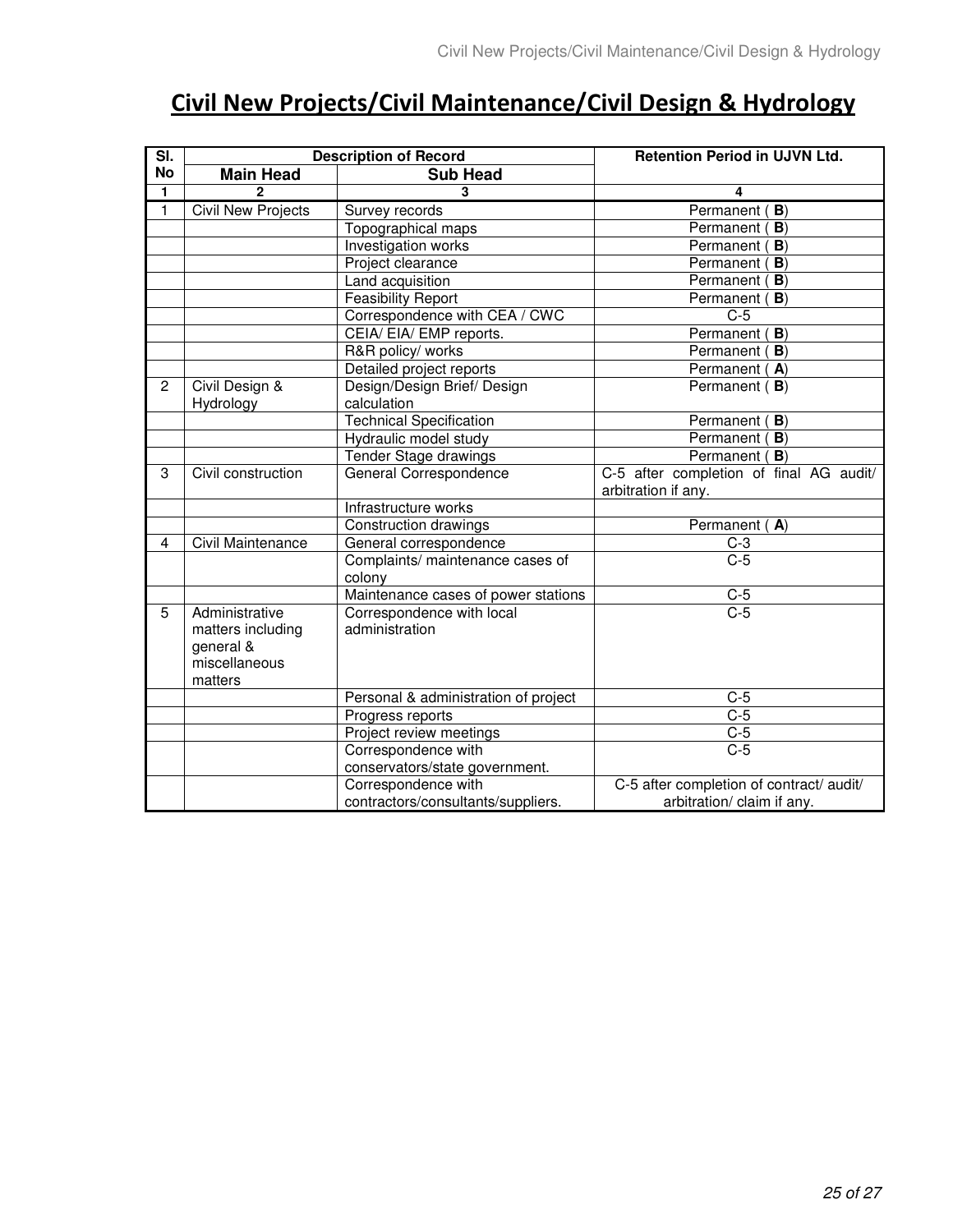## **E&M Design and RMU**

| SI. |                                                                                                 | <b>Description of Record</b> | <b>Retention Period in UJVN Ltd.</b>                                                                       |
|-----|-------------------------------------------------------------------------------------------------|------------------------------|------------------------------------------------------------------------------------------------------------|
| No  | <b>Main Head</b>                                                                                | <b>Sub Head</b>              |                                                                                                            |
| 1   |                                                                                                 | 3                            | 4                                                                                                          |
| 1   | General correspondence<br>regarding projects                                                    |                              | C-5 after final AG audit of final payment of<br>individual contract.                                       |
| 2   | Correspondence with CEA<br>regarding Techno-<br>Economic clearance                              |                              | C-5 after issuing operational acceptance                                                                   |
| 3   | Design calculations<br>• Technical/ material<br>specifications                                  |                              | Permanent $(B)$ , subject to keeping the<br>copy of same at central library.                               |
| 4   | $\bullet$ DPR<br>Final Drawings &<br>$\bullet$<br>manuals<br>Testing & commissioning<br>results |                              | Permanent( $A$ ) at central library, subject to<br>keep a copy at O&M site in form of<br>Permanent( $B$ ). |
| 5   | RLA Study - RM&U                                                                                |                              | C-5 after final AG audit of final payment of<br>individual contract.                                       |
| 6   | RM&U Expenditure                                                                                |                              | C-5 after final AG audit of final payment of<br>individual contract.                                       |

IT & Communication

## IT & Communication

| SI. | <b>Description of Record</b>                           |                                                                                                                                              | <b>Retention Period in UJVN Ltd.</b> |
|-----|--------------------------------------------------------|----------------------------------------------------------------------------------------------------------------------------------------------|--------------------------------------|
| No  | <b>Main Head</b>                                       | <b>Sub Head</b>                                                                                                                              |                                      |
|     |                                                        |                                                                                                                                              | 4                                    |
|     | IT equipment purchases                                 | Papers pertaining to<br>Procurement cases<br>excluding procurement<br>orders)                                                                | C-3 after final AG audit.            |
|     |                                                        | Procurement orders                                                                                                                           | $C-10$                               |
| 2   | Tender/NIT uploading &<br>publishing                   | Paper pertaining to<br>Tender/NIT uploading on<br>departments Website&<br>publishing in newspapers.                                          | $C-2$                                |
| 3   | Uploading of other<br>information, etc.                | Papers pertaining to<br>uploading of various<br>information for eg.<br>Suo moto,<br>HR/Finance/corporate office<br>information, orders, etc. | $C-2$                                |
| 4   | Softwares                                              |                                                                                                                                              | Keep only the updated/latest version |
| 5   | General correspondence /<br>gate passes, office files. |                                                                                                                                              | C-2                                  |